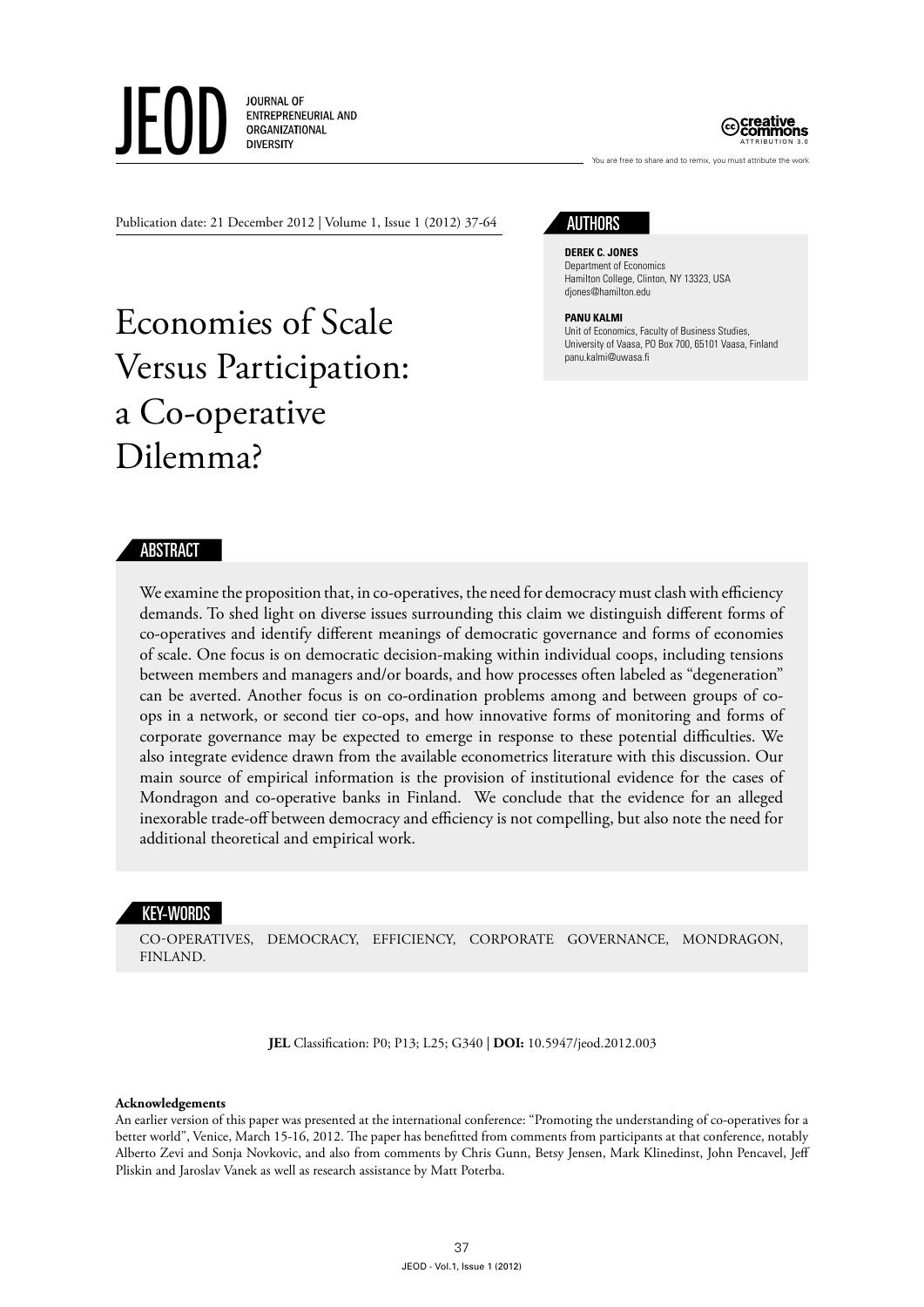## **1. Introduction**

 A commonly voiced proposition is that the need for democracy in co-operatives must clash with efficiency demands. In a fast changing and globalized world, it is argued that market pressures, including the need for economies of scale, require individual co-operatives to be continuously increasing their scale. At the same time, this need for relentless growth is said to require changes in governance that tend to undermine the democratic nature of co-operatives and thus the very essence of what makes co-operatives different (e.g. Nilsson et al., 2009.) While some might object that technological changes during the last twenty years or so, in particular the growth of the internet, have at least undermined the economic forces that require steady increase in average plant/establishment size, there are several reasons for giving close attention to this claim. One reason is that there is a body of work mainly on the Mondragon co-operatives (e.g. Cheney (1999) and Kasmir (1996)) that has had considerable influence and which apparently tends to support certain issues concerning the claim. A second reason this contention demands attention is that often the concern is advanced by those with a deep knowledge of co-operatives themselves (e.g. Fulton and Hueth, 2009; Parnell, 2010) rather than by others, including mainstream theoretical economists, who may have limited first-hand knowledge of actual co-operatives.1 Thirdly, the claim has long legs. A glance at earlier literature on co-ops will find that this matter has long been actively discussed within the co-op literature (See, e.g. Lambert, 1970; Yamagishi et al., 1996.)

Since we are unaware of any recent work that systematically examines the theoretical and empirical underpinnings for issues surrounding this claim, in this paper we make a preliminary step in that direction. We seek to shed light on diverse issues surrounding this alleged inexorable trade-off between democracy and efficiency and whether or not, as a result, all co-operatives must be considered organizations that are necessarily unsustainable.

We begin by distinguishing different forms of co-operatives. In the third and fourth sections we identify different meanings of democratic governance and forms of economies of scale. We endeavor to show that, in principle, the nature and potential trade-off between democracy and scale economies is not a straightforward matter. Rather it can be expected to vary depending on factors including the particular meaning of "democracy". We also discuss how tensions between scale economies and democracy might be predicted to appear and to vary by co-operative type as well as ways in which, in principle, different cooperatives may be expected to respond, to varying degrees, to these problems.

One focus is on democratic decision-making *within* individual coops, including tensions between members and managers and/or boards, and how processes often labeled as "degeneration" can be averted. Another focus is on co-ordination problems *among and between* groups of co-ops in a network, or second tier co-ops, and how innovative forms of monitoring and forms of corporate governance may be expected to emerge in response to these potential difficulties. We also integrate evidence drawn from the available econometrics literature with this discussion. But our main source of empirical information is of a qualitative nature. We focus on primarily *institutional* evidence for two cases for which we have most knowledge -- Mondragon and co-operative banks in Finland. In particular, we discuss ways in which these two dissimilar co-operative cases have continued to thrive in recent years and yet have responded, albeit with

<sup>1</sup> In the mainstream economics literature on co-operatives perhaps the most commonly accepted proposition concerning the behavior of one important type of co-operative, the worker cooperative, is that firms will respond perversely to product price increases. Despite the existence of massive theoretical and empirical evidence to the contrary, the conventional wisdom continues to accept the existence of a "backward-bending supply curve."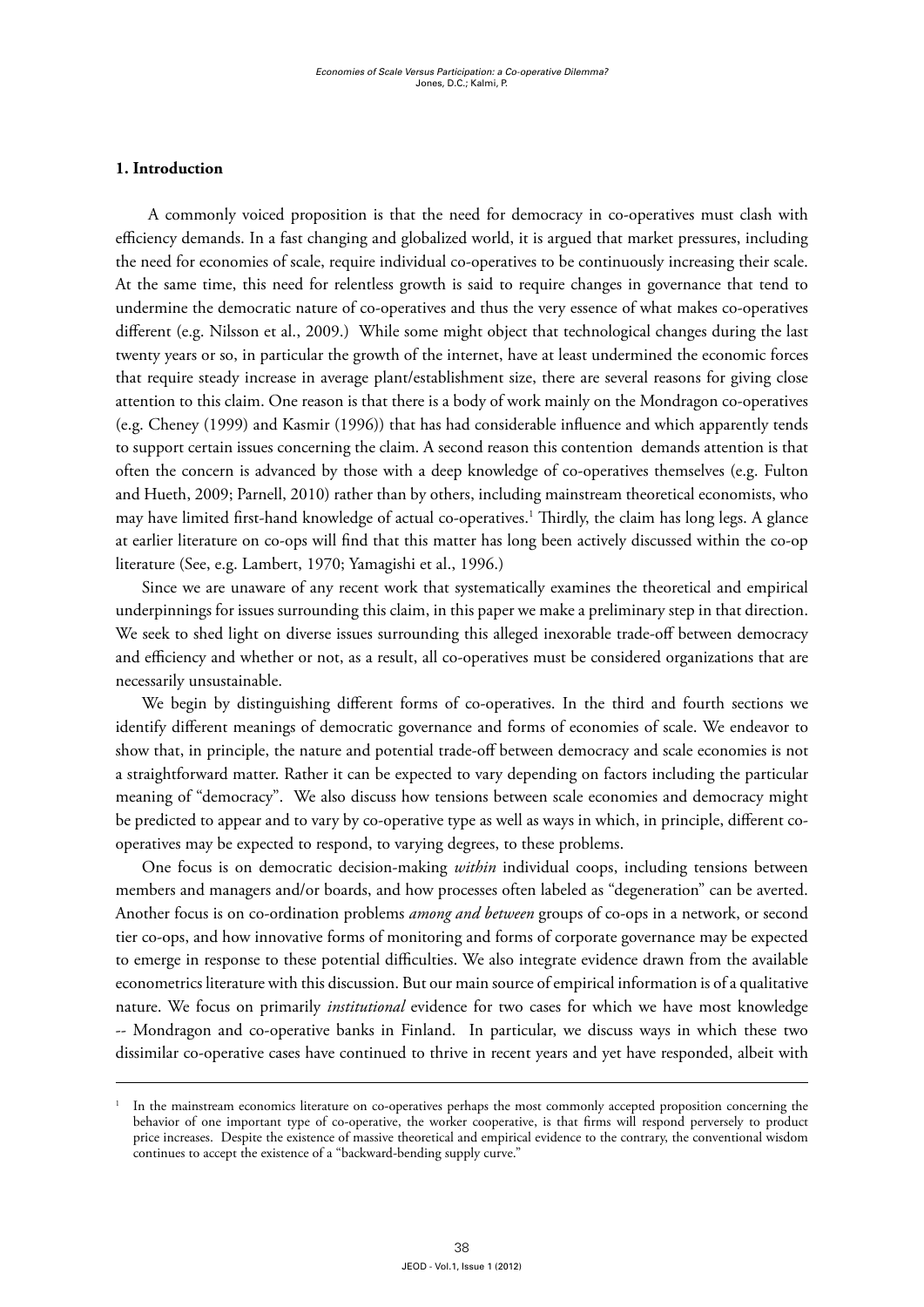varying degrees of success, to pressures to sustain democracy. In the concluding section we summarize and discuss implications of our findings.

#### **2. Co-operatives: Definitions**

For our purposes the essential features of co-operatives are given by enterprises that have two characteristics: 1) Ownership is not determined solely by investment in shares, but by another transaction relationship with the enterprise (as employees, suppliers, or customers); 2) Voting rights are not determined in relation to capital ownership but are divided equally among members.2 This definition de-emphasizes other Rochdale principles including open membership, limited interest on capital, religious neutrality, cash trading and the promotion of education (Bonner, 1961).

Diverse forms of co-operatives exist. Hansmann (1996) and Birchall (1997) amongst others provide good descriptions of co-operatives around the globe.3 Empirically, the most prevalent forms of primary co-operatives, both in Europe, North America and elsewhere, appear to be co-operatives in the agricultural sector (mainly in food production), in banking and finance (in the form of credit unions and co-operative banks), in insurance (either mutual or co-operative form), and in retailing, where co-operatives are either retailer- or consumer-owned (the latter is fairly uncommon in the US but is very popular in some European countries). Co-operatives are economically significant actors all around the globe. According to the International Co-operative Alliance, the combined membership in co-operatives now exceeds one billion people (see ICA 2012)

Moreover, some co-operative types, including co-operative banks, are of growing importance in their sectors (Fonteyne 2007). For example, around 91 million inhabitants of the US were members of credit unions in 2010 (WOCCU 2011)<sup>4</sup>, representing a substantial growth from 1996 when the membership totaled around 70 million (Emmons and Schmid 1999). In France, co-operative financial institutions have more than 50 % market share of deposits and almost 20 million members or almost one-third of total population5,. Another example is social co-operatives which have assumed prominence in sectors in several countries including Italy (e.g. Borzaga and Defourny (2004)) However, the importance of co-operatives does not derive solely from their economic significance, but also from their democratic governance and their perceived ability to address market and government failures (see, e.g., Kalmi 2007). In part reflecting their social objectives, associations of co-operatives are a prominent feature of the co-operative landscape.

<sup>&</sup>lt;sup>2</sup> Ben-Ner and Jones (1995) investigate the roles of variation in control and return rights among diverse enterprises, including some co-operatives.

<sup>&</sup>lt;sup>3</sup> The first co-operatives appear to have been established in the eighteenth century. Early utopian writers, notably Robert Owen, who saw co-operative communities as alternatives to competitive and individualistic capitalism, were a major stimulus to the establishment of these first co-operatives. Equally, practical necessities, such as the need to obtain unadulterated foods, played major roles in the formation of early co-ops such as the flour mills at Woolwich in the 1760's and the famous Rochdale store in 1844. Subsequently while the development of the co-op movement continued to be inspired by the writings and actions of individuals such as Fourier, Blanc, and Buchez, pragmatic considerations have always played prominent roles in the evolution of co-operatives.

<sup>4</sup> Our data on what constitute "co-operatives" are self- reported, either by co-ops or their associations. We do not attempt to systematically assess the extent to which these different co-ops are "democractic"

<sup>5</sup> This information comes from the European Association of Co-operative Banks (EACB) website [www.eurocoopbanks.coop](http://www.eurocoopbanks.coop)  augmented with information from Caisse D'Epargne (which is a co-operative banking group not affiliated with EACB) website [www.caisse-epargne.fr.](http://www.caisse-epargne.fr)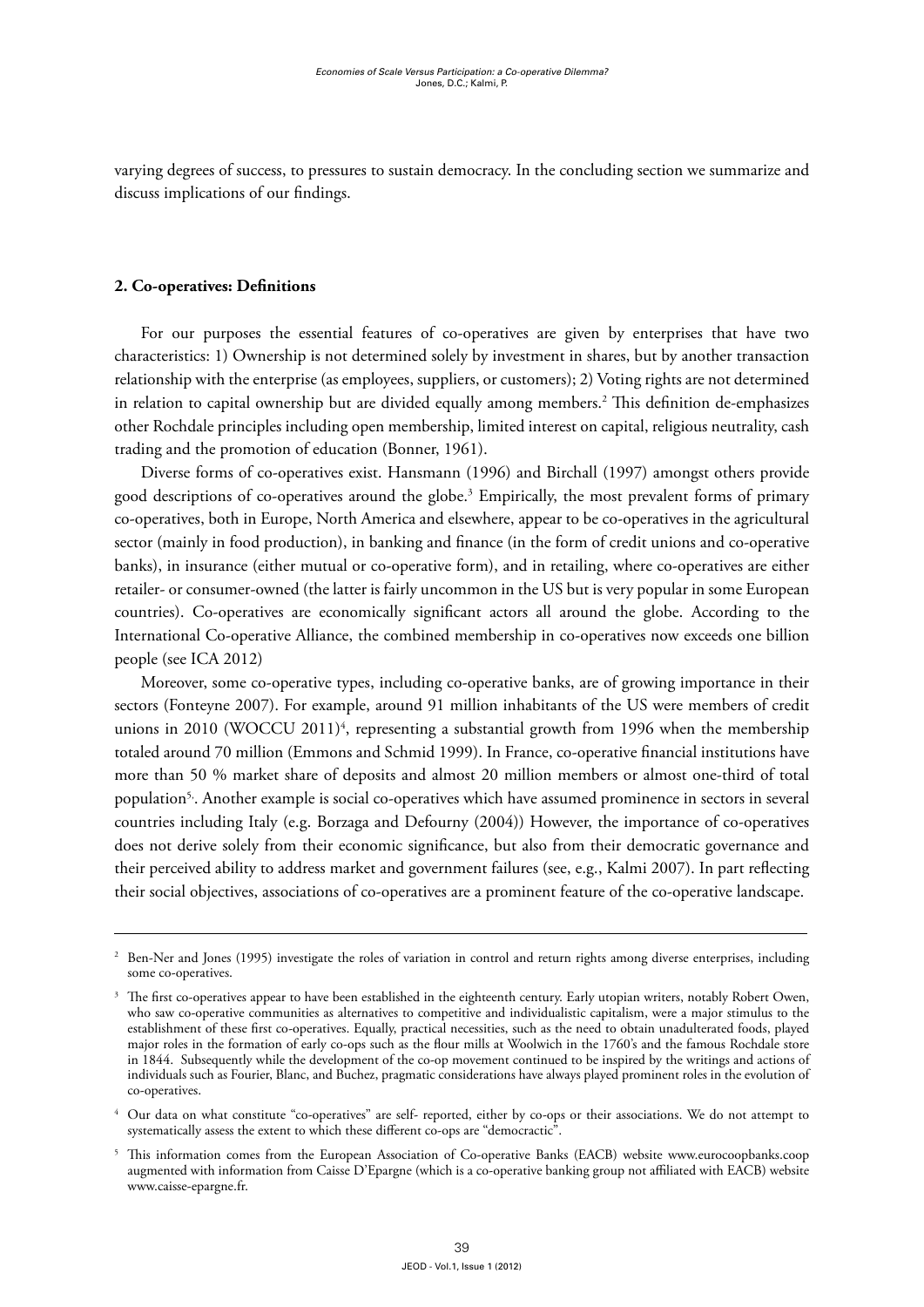While a wide variety of firms can be listed under the co-operative umbrella, the form that has proved to be of particular interest to economists is the producer or worker co-operative. In such firms, the position of the worker is crucial so that membership is restricted to worker-members in the business who effectively own and control the firm. One of the best known examples today of worker co-operatives is the Mondragon co-operatives (see [http://www.mcc.es/ing/\)](http://www.mcc.es/ing/). There are also important contemporary examples in Italy and France. Other cases of producer co-operatives, past and present, that have attracted attention include the US plywood co-ops (Craig and Pencavel, 1992), PCs in Uruguay (Burdin and Dean, 2009) and PCs in the former Soviet–type economies (e.g. for the case of Poland, Jones, 1993).<sup>6</sup>

#### **3. Democracy**

#### *3.1 Issues in individual coops*

To guide our subsequent theoretical discussions, in this section we note that the literature on cooperatives distinguishes different meanings of "democracy". These differing senses are, in turn, associated with what are, potentially at least, varying democratic challenges. For our purposes it is especially important to note that the importance and nature of "democratic challenges" can be expected to vary by co-op type and co-op structure. In particular we distinguish several matters surround the meaning and maintenance of democracy within **individual** co-ops from democratic challenges that primarily concern **groups** of co-ops.

 For individual co-ops we identify three matters of especial interest. First are issues concerning **appropriate democratic decision-making procedures and structures.** These include matters such as the nature and form of representative democracy, matters that have long interested theorists of liberal democracy such as Pateman (1976) and Laycock (1989.) These arrangements are apt to be less of an issue in small co-ops with homogeneous membership, but could assume more significance in larger and multi-establishment co-ops with heterogeneous memberships and representative structures for decisionmaking (Hansmann, 1996.). They may also assume more significance in different kinds of co-ops where the basis for membership differs. For example, in worker co-ops, especial importance can be expected to attach to devising appropriate machinery for democracy at the workplace as well as for efficient forms of representative democracy. In other words, the maintenance of democratic decision-making structures may be challenged by economies of scale and scope (which we will review in the next section).

 Many studies on co-operatives have been pessimistic about the maintenance of co-operative governance structure when co-operatives grow in size and complexity. For example, Nilsson et al. (2009) review evidence for agricultural co-ops in various countries including Sweden, Canada and Ireland and find that size and complexity in co-ops typically result in democracy being undermined. They present fresh evidence for a Swedish case and, by highlighting tensions between managers and members, show how such

<sup>6</sup> As such co-operatives are distinguished from most employee owned firms and firms with other financial incentives such as profit sharing and other forms of "shared capitalism" (Kruse, Freeman and Blasi, 2010.) In the vast majority of instances of employee ownership, and unlike in co-operatives, voting rights reflect ownership of capital which are not equal either amongst employees or between employee and non-employee owners. In firms with employee ownership, capital owners sometimes do introduce arrangements that enable employees to have enhanced involvement in decision-making. While this often happens, it is also rarely to such a degree that firms with employee ownership and worker co-operatives are aligned in this respect. Instances in which this has happened, such as the Eroski retail chain in Spain (Arando et al. 2011a) or in some British consumer co-operatives where employee directors are present (Jones, 1987) are the exception rather than the rule.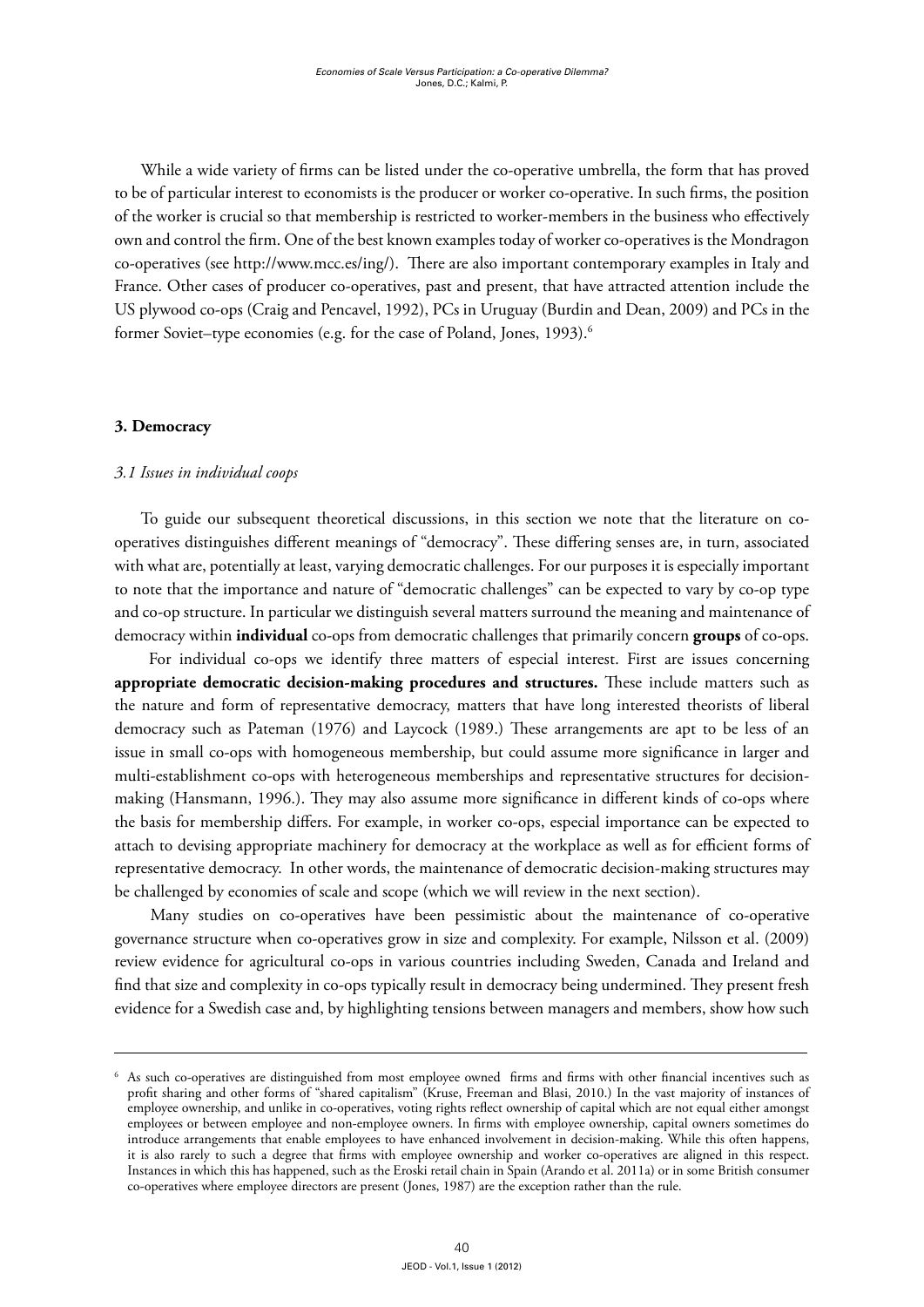developments, once underway, are difficult to reverse. In particular they document how co-op members are highly sceptical of the ability of co-op leadership to introduce changes that lead to significantly enhanced member control. As such they echo the findings of many earlier studies such as Hind et al. (1997).<sup>7</sup> However, their study relates only to one sector of co-operatives and therefore may not be representative for all types of co-operatives. Also, there appear to be many examples when tensions between members and managers and between members and boards have subsequently been radically diminished. For example, Workshop Report, (2007) discusses the case of co-operative regeneration in Fonterra in New Zealand and how, after a series of governance scandals in UK co-operatives in the 1990s, a new code of best practices was adopted and how this is believed to have led to several subsequent examples of co-operative regeneration.

A second set of issues surrounds the **basis and incentives for membership in a co-op.** In many coops apparently this is a straightforward matter. Thus in consumer co-ops all users (buyers) are eligible for membership and members typically receive rewards proportional to their co-op activities (such as purchases.) Similar situations exist in agricultural co-ops and many banking co-ops (e.g. in Finland). But the transparency of rewards and mechanisms for determining rewards varies even among a given type of co-op. Hence in U.S. credit unions rewards for membership are implicit-members do not share in surplus but rather benefit, for example, from lower lending and higher deposit rates. And even within what seem to be "simple" co-ops, the issues are often more complex than initially appears. Thus in some consumer coops, while a crucial task is a need to provide democracy for consumer members, often there are other groups who are eligible for membership, for example employees, whose interests need to be accommodated. Devising democratic arrangements that balance the needs of differing groups is often a challenge. In worker co-ops the problems may be even more difficult to resolve. For example, will co-op membership be available to all workers--the principle of free admission (Estrin and Jones, 1992) -- or do other arrangements prevail? And when there are multiple classes of members how are voting rights and rewards (and on what basis) to these differing groups to be determined? Such matters potentially constitute formidable democratic challenges.

A co-operative may influence the demand for membership by many things. These include the general performance of the co-operative, the quality of the services provided by the co-operative and its pricing attractiveness, its membership policy, and the structure of co-operatives. Other things equal, well-managed and –reputed co-operatives are more attractive to join. For many potential members, the key factor in joining is pricing and quality. In consumer co-operatives, high quality goods and services that are competitively priced attract consumers to join the co-operative. Similarly, in worker co-operatives, the attractiveness of the co-operative as an employer depends on a combination of working conditions and salary, including the riskiness of the income stream as well as the degree of job security.

 There are important differences in the membership policies of co-operatives. In some co-operatives, notably credit unions, all (individual) customers are required to become members. In most co-operatives, however, individuals have a choice as to whether they want to become members. In these cases, the policies of a co-operative often have a decisive role in member recruitment. For instance, a co-operative may decide whether to spend resources on informing customers on membership and to what degree; whether it is easy to join the co-operative or not; and what the pecuniary and non-pecuniary benefits are from membership. The size of the co-operative is also likely to matter. In large co-operatives and/or in co-operatives with multiple membership classes, the members are likely to experience a lower degree of common bond, having fewer opportunities to influence the policies of the co-operative, and being under lower social pressure to participate in the governance of the co-operatives. Emmons and Schmid (1999) and Jones, Jussila and

 $^7$  In the context of credit unions, Hoel (2011) has similarly argued that members' sense of ownership and the size of the credit union are inversely related.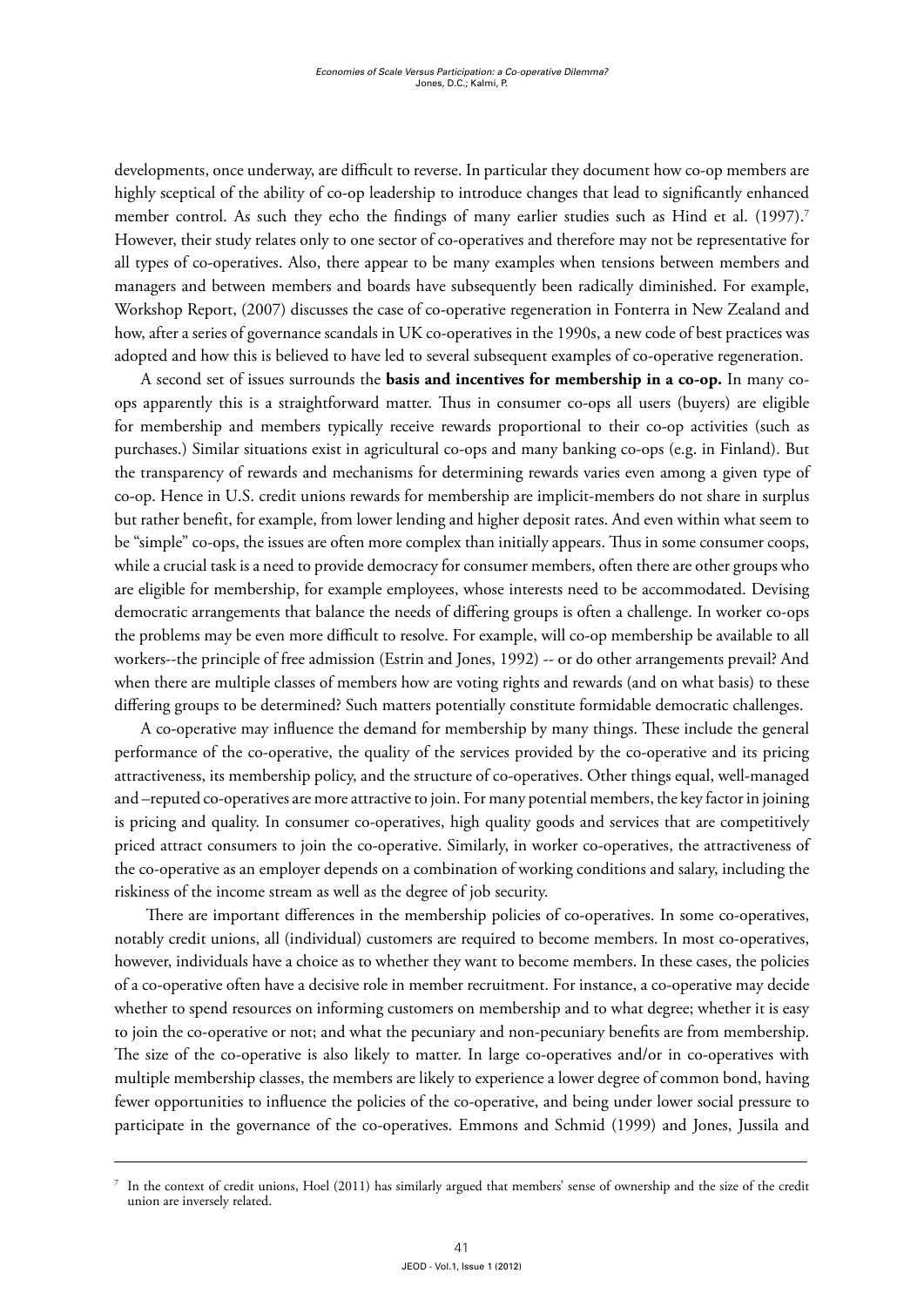Kalmi (2009) explore further such trade-offs.

In the extreme, the current members may close the co-operative to new members, which will obviously cause the membership to decline. This is known as **co-operative degeneration** and, over time, will lead to conversion into a normal company, unless regeneration occurs. This has been a recurring theme in the economics literature on worker co-operatives that has followed the pioneering work of Ward (1958) and later Vanek (1970) where worker co-operatives are positioned within a standard microeconomic (comparative static) framework and it is argued they maximize income per member.<sup>8</sup> One set of issues in that literature concerns the comparative scarcity of worker co-operatives*.* Why, apparently, are such firms rare (compared to conventional investor-owned firms)? As well as leading to examination of issues relating to formation, this area is also concerned with matters surrounding survival and life cycle. In turn one of the themes that is identified in this connection is the apparent difficulty co-operatives have in sustaining their democratic character.

Beginning with the work of the Webbs (e.g. Potter, 1891) and continuing with formal economic modeling by, amongst others, Ben-Ner (1984), researchers have analyzed the tendency of producer cooperatives to transform themselves into organizations within which control rights are vested in a small number of worker-members. The key prediction is that, over time, PCs have a tendency to "degenerate" (see, e.g. Ben-Ner, 1984.) Democracy is undermined because the incentive grows for worker-members to replace retiring members with employees who remain non-members; consequently, the fraction of the workforce that comprises members will inexorably decline. Another "degeneration" prediction is that successful co-ops will end up being sold to private corporations.

Unwillingness to take in new members is a consequence of the fact that existing members are not compensated for the dilution of their ownership rights. In principle, tradable membership rights would eliminate this problem. However, there are several reasons why such markets are difficult to establish. One reason is that there might be principle-based opposition to market valuation of membership shares; high prices for membership may deter new members from joining, thus clashing with the "open membership" principle of co-operatives. Even where such markets are established, informational problems, including asymmetric information and thinness of markets, make valuing such rights very difficult (Dow 2003).

Perhaps more importantly, degeneration can be halted by establishing institutional rules that require that employees should be taken as members after a probationary period (as in France, see Perotin 1997) or by setting a limit to the maximum proportion of non-members among the workforce (as in Mondragon, Smith 2001; Arando et al, 2011a). In any case, degeneration is a problem that mostly relates to worker co-operatives and it is fundamentally due to the combination of facts that the value of membership can be relatively high and the productivity differential between member and non-member workers may be low. Conversely, in consumer co-ops, where the value of membership is relatively low but the behavioral differences between members and non-members may be high, degeneration is typically not an issue.<sup>9</sup>

However, the two types of democratic challenges do not always need to be in conflict. When a cooperative encounters economies of scale, and membership produces a positive behavioral response (e.g. members are more loyal towards the co-operative than non-members), then incumbent members may actually benefit from allowing new members to join the co-operative, even when the membership fee is nominal.

<sup>&</sup>lt;sup>8</sup> Note that the main institutional impetus for the emergence of this theoretical literature was the perceived behavior of the Yugoslav firm during the Tito era.

<sup>9</sup> Degeneration may well be an issue for other types of co-operatives as well. Thus some agricultural co-ops with large investment needs, may close membership in order to align incentives to value maximization and prevent free-riding,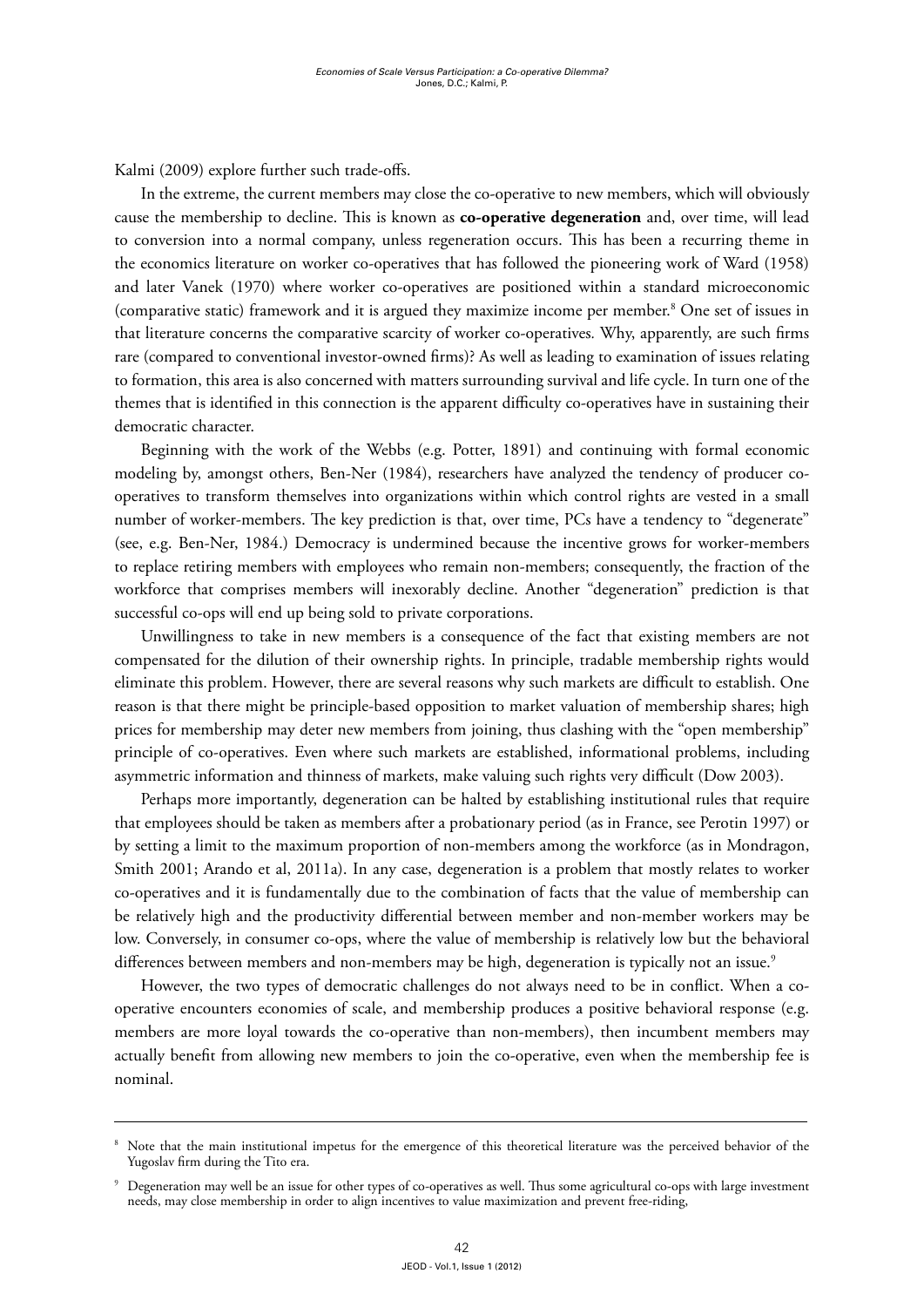## *3.2 Co-operative groups*

To survive and thrive it is increasingly the case that all kinds of co-ops must network or develop supporting structures, creating **groups** of co-ops. Such groups are of foremost importance in banking coops. These structures at the group's centre typically operate as central banks for local level banks, and in this capacity they provide liquidity management services and also facilitate the payments within the group and across co-operative banks and other banks. They also develop products for local banks, undertake investment banking activities on behalf of local banks, and provide insurance and mutual funds. Typically the centres co-ordinate advertising for the whole group and provide various other services, such as ICT or training for employees and local directors. In some cases, the centre performs certain public services, such as auditing of member banks or operating a deposit insurance scheme.<sup>10</sup>

Group structures are prominent also in areas outside financial co-operatives. In the field of consumer co-operatives, the British Consumer Wholesale Society was launched in 1872 (its predecessor being established nine years earlier). In consumer co-operatives, the centres take care of wholesale activities, joint marketing, strategic development, research and training, and (especially in the past) industrial production. The group structures are prominent also in the field of agricultural co-operatives, but they are somewhat less common among worker co-operatives, although such structures are present in the most successful cases, notably Mondragon (of which more below).

In a way that roughly parallels the discussion of individual co-operatives, for groups of co-operatives, two types of democratic challenges may be distinguished.

First are issues concerning appropriate decision-making processes and structures. Various kinds of co-ordination issues arise when groups of co-ops are established. For example, a key issue of importance to all co-ops is how much sovereignty individual units are willing to surrender to the central institutions and yet remain democratic. The decision-making procedures in the co-operatives groups typically are less democratic than at the local level where members are rather natural legal persons; for instance, it is common to weight the voting rights in groups according to the size of member co-operatives (though not necessarily proportionally). Often the highly skewed voting arrangements may mean that the group level becomes dominated by the interests of representatives of large co-operatives, which frequently rather differ from the interests of members of small (perhaps rural) co-operatives. These tensions may lead to further consolidation within co-operatives and, in extreme cases, to the dissolution of the whole group; such tendencies were evident in the decay of German and Austrian consumer co-operative groups in the 1980s and 1990s (Brazda and Schediwy, 2001).

The centres are often dominated by representatives of managers rather than lay members, for which reason managerial (as opposed to member) preferences may receive excessive weight in decision-making. These issues may also be reflected at the local level, because policies at the central level necessarily have implications for local level operations; furthermore, increasingly the centres have direct control rights over the local units.

It is interesting to note that sometimes increased centralization may promote democracy at the local level. Thus, when more advanced operations are provided centrally by the group, local co-operatives can concentrate on issues where they have local knowledge-for instance, in banking and their analysing the credit risk of local borrowers. Also enhanced centralization may lead to a smaller scale of local units

<sup>&</sup>lt;sup>10</sup> For description of various functions of centrals in financial co-operatives, see Cuevas and Fischer (2006).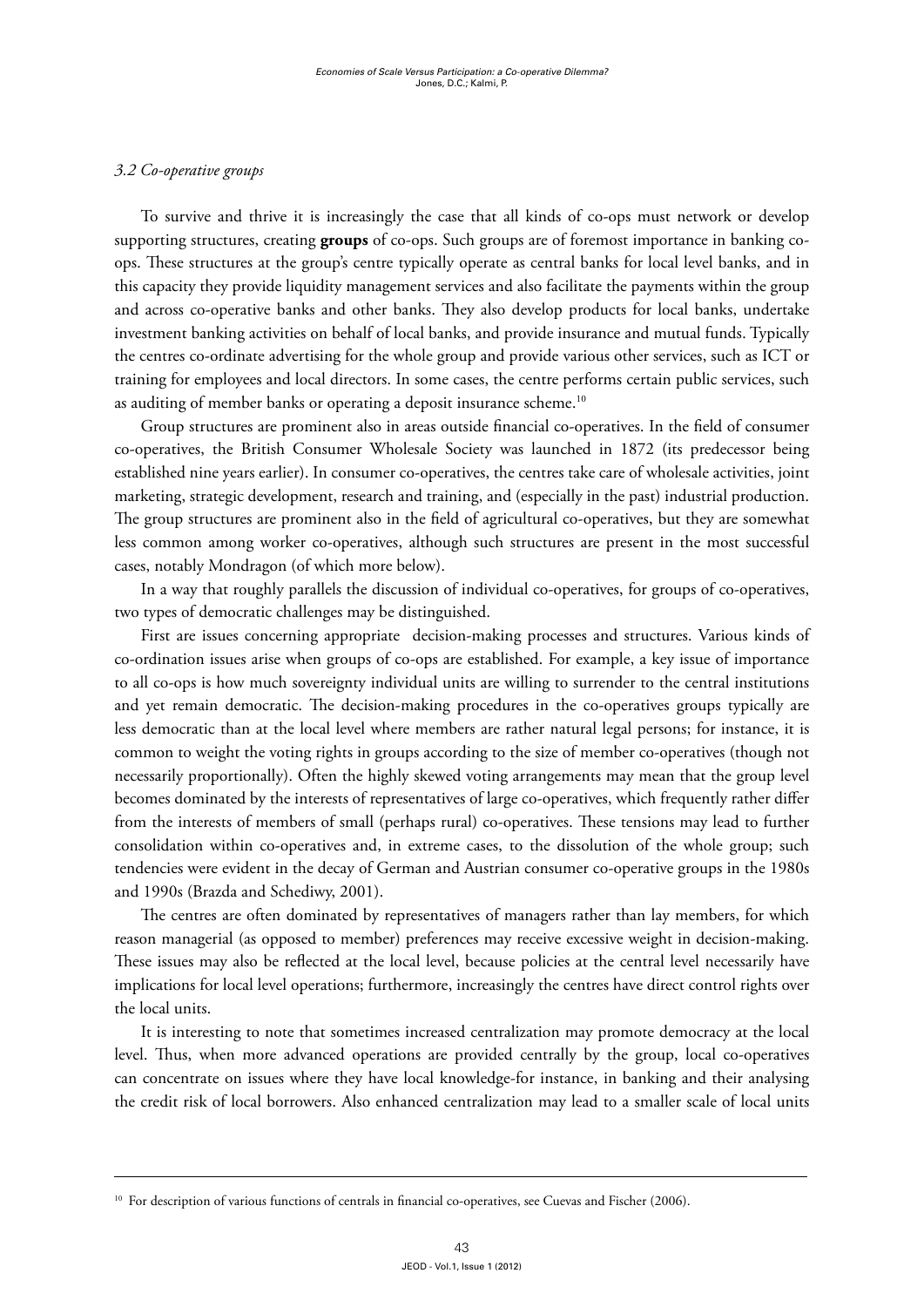becoming economically viable.<sup>11</sup>

Second, and related, are matters surrounding the incentives for individual co-ops or groups of coops to remain in a larger co-op group. This may not always be entirely voluntary: sometimes member co-operatives may be required to belong to a group by law, sometimes seceding from the group may be difficult. The potential conflicts described above (managers vs. members, large co-ops vs. small co-ops) may also lead to increased pressures for secession; we will investigate these issues further in our case studies.

Some analogies to that of degeneration in individual co-ops can be drawn. For a group of coops, is there a point at which, by some critical measure, the co-op group is in danger of degenerating? For example, if a co-op group admits entities that have mixed membership (or, in some cases, no co-op presence), at what point might the group as a whole be considered insufficiently co-operative? In some cases co-operatives acquire significant capital interests.

For instance, sometimes the shares of the group or its subsidiaries may be traded in the stock exchange, though usually the voting majority belongs directly or indirectly to co-operative members. In such cases, despite the fact that co-operatives own the majority of shares, the capital interest may become dominant. Sometimes the owner of the minority interest may also be motivated to attempt to take the control of the majority of shares, which would effectively undermine the co-operative character.

 In addition organizational isomorphism may be attributable to training (or lack thereof) of co-op managers and institutional requirements for accounting and reporting that force co-ops to use practices that do not suit their character, and thus resulting in a "mission drift" (see, e..g, Di Maggio and Powell, 1983).

#### **4. Economies of scale**

The economics literature often distinguishes different types of scale economies.<sup>12</sup> The most relevant for our discussion are increasing returns to scale; this means that firms have to increase their size in order to remain competitive. A closely related idea is that of economies of scope, meaning that firms gain competitive advantage from joint production or marketing of two or more related goods. Which type of scale or scope economy is potentially most important may be expected to vary by co-op type. In turn, this implies that the particular tension between democracy and economies of scale may vary by co-op type. Changes in economies of scale may be driven by diverse forces, for instance by technological changes or changes in the competitive environment. In the balance of this sub-section we briefly provide illustrations (by sector and type of co-op).

One critical determining factor is that of sector. Thus in manufacturing, perhaps the most important type of scale economy is **technical** economies of scale. With manufacturing *firms* needing ever-growing scales of operations, this also requires bigger capital investments. However this does not immediately

<sup>&</sup>lt;sup>11</sup> For instance, in European tightly federated financial co-operatives the size of local unit is much smaller than it is in loosely federated financial co-operatives (Ferri et al, 2012).

<sup>&</sup>lt;sup>12</sup> Our focus is on economies of (rather then returns to) scale.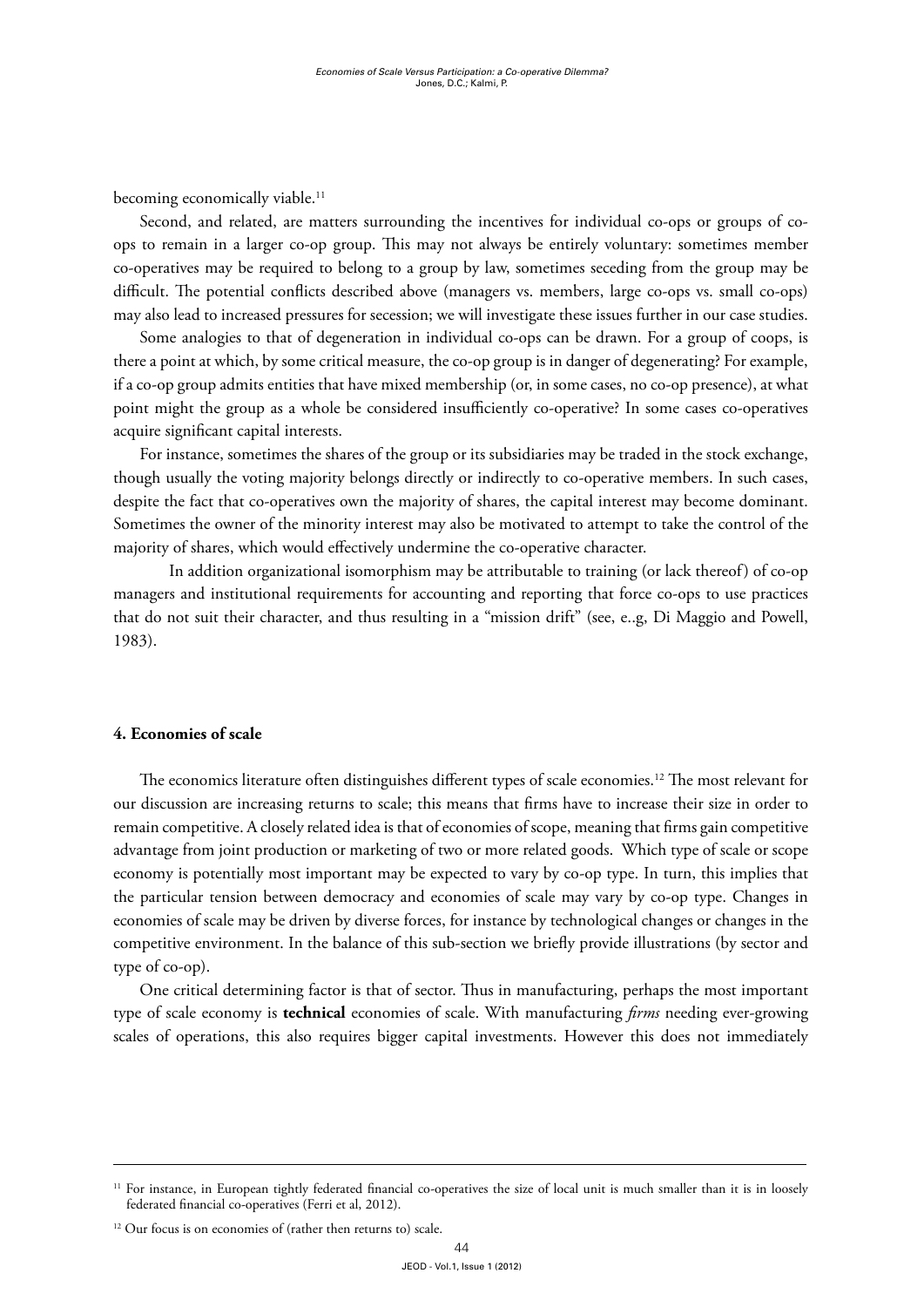translate into a need for bigger individual *plants* or establishments.13 Indeed, in the internet world, with burgeoning possibilities for what until recently were considered to be innovative arrangements, such as lean inventories and short productions runs, a bigger firm may establish several distinct groups/profit centers within it. Each of these divisions would be expected to have more distinct operations than in the past. Thus the minimum efficient scale may grow for the firm but not for the plant. And with quickening globalization, manufacturing firms also need to develop plants closer to markets (and thus often distant from the home base.) For co-ops these considerations suggest that the tensions between scale and democracy are most likely to emerge between plants and also between co-ops (rather than within a plant.)

While this firm versus plant point applies especially forcefully in sectors such as manufacturing and mining, in other sectors different economies of scale may dominate. Thus in retailing, arguably what is of most importance are **marketing** economies of scale as well as the ability of a bigger group to exercise bigger clout when buying inputs and seeking advertising.

Banking is an area where financial co-operatives, at least initially, derived competitive advantage from their small scale. Financial co-operatives originated in the 19<sup>th</sup> century. Then typically only a small economic elite had any access to financial services, enforcement of financial contracts was very low, and financial supervision was non-existent. In this situation, both bankers and their customers could be expected to honor their commitments only if other types of relationships existed between borrowers and lenders. Credit co-operatives could function in this environment because they were created in small areas in which borrowers, depositors and managers knew each other well, thus being able to impose social sanctions on those who breached their contract (Guinnane, 2001). These advantages of being smaller continued for a long time, often into the 20<sup>th</sup> century, but they have gradually been eroded by increased mobility of persons, reduced costs of exit from the community, and technological improvements that have changed the nature of economies of scale in the banking sector. For instance, Peterson and Rajan (2002) have argued that advances in information technology have made borrower information quantifiable (for instance, via credit scoring) and reduced the returns to local, "tacit" knowledge on borrowers. In many countries the global deregulation of financial services, has included the removal of bank-branching restrictions. In turn, often this has enabled retail banks to undertake investment banking activities, and also arguably has changed economies of scale in banking in favor of larger units.

In the social sector, co-operative providers have gained new ground in recent decades, especially in Italy (e.g. Restakis, 2010; Borzaga and Defourny, 2004.) This seems to be related to certain diseconomies to scale and/or government failures. Customers of large publicly provided organizations seem to suffer from the feelings of alienation and overly standardized care, leaving insufficient space for individual attention. This is also reflected in lower work morale and satisfaction in the public sector (Borzaga and Tortia 2006). Sectors such as health care and nursing services may especially benefit from smallness where client needs can be individually addressed.

<sup>&</sup>lt;sup>13</sup> In terms of the formal theory of the labor managed firm, the worker maximizing firm will always under competition produce at the level of maximum economies of scale, whereas the capitalist firm will produce beyond that point with lesser factor productivity. With indefinitely increasing economies of scale the capitalist firm will tend towards monopoly and destruction of markets. (See, Vanek 1970.)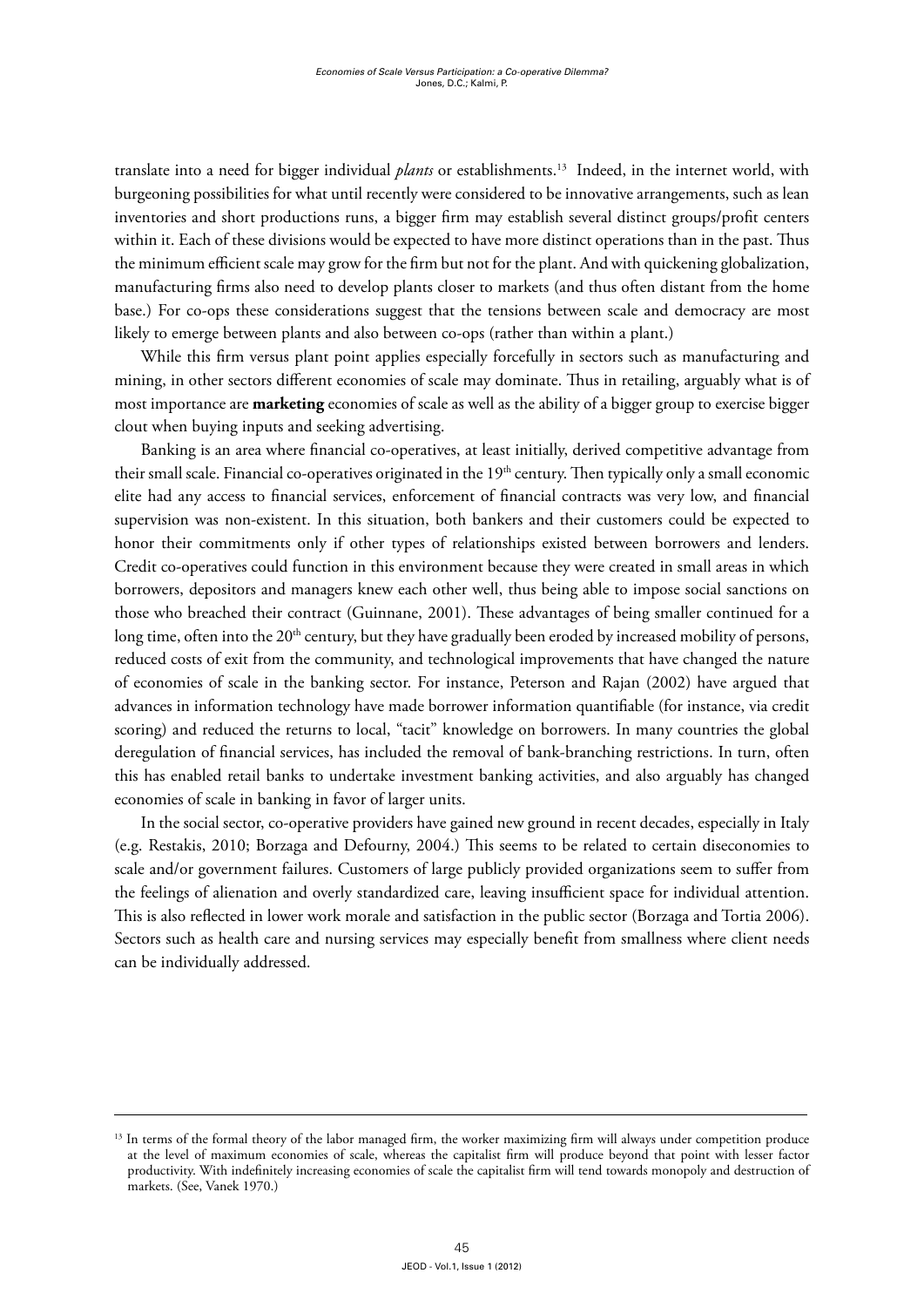## *4.2. Evidence on Alleged challenges posed by Need for Economies of Scale*

There is much evidence of co-ops merging. This increase in average size apparently suggests that, on average, co-ops believe that they need to grow to reap economies of scale. Thus Schroeder (1992) reports how the number of US farm supply and marketing coops declined by more than 23% from 1979-1988. He says "….attempts to improve efficiencies of operations were likely a significant force [behind the merger activity]." Also Fulton and Hueth (2009) report how the behavior of many Canadian agricultural co-ops demonstrated a strong need for additional capital or a need to grow in order to reduce members' risk. While few mergers occurred, these pressures resulted in several bankruptcies or conversions of firms into conventionally owned firms. In Spain Moyano-Estrada et al. (2001) report how pressures to realize diverse forms of economies of scale led to co-ordination and mergers among agricultural co-ops. Thus from 1994 to 1999 the number of agricultural coops fell from 5376 to 3925 and average size increased.

However, the available econometric evidence on whether or not co-ops do reap economies of scale from increasing average size is surprisingly limited. In Table 1 we present a summary review of the evidence that we were able to uncover.<sup>14</sup> Since studies differ enormously in crucial respects including the type of co-op investigated, the size of the sample, the time period covered, the nature of the empirical method, it is likely that they will differ in the reliability of their findings That being said, it is clear that there are no consistent findings. In some cases this is unsurprising-as noted earlier we would expect the importance of economies of scale to vary across sectors. But other findings are more surprising. Thus, among agricultural supply and marketing co-ops, it is instructive that while Schroder (1992) does find evidence of firm-wide economies of scale for most product groups that he examines, he does not do so for all product groups (e.g. not for chemicals.) Kebede and Schreiner (1996) in their analysis of Kenyan dairy marketing co-operatives find evidence of economies of scale, but they also find that these economies are exhausted for average-sized co-operatives in the sample.

The existence of economies of scale has often been tested in the banking industry. In this regard, the results from the United States are the least ambiguous. The US studies have found clear economies of scale for both co-operative banks (Rezvanian et al. 1996; Mehdian and Rezvanian 1998) and credit unions (Emmons and Schmid 1999; Wilcox 2005; Wheelock and Wilson 2011; Wilcox and Dopico 2011). This is consistent with the significant consolidation of the credit union industry that has taken place during the past two decades or so (Goddard et al. 2011).

However, when one moves outside the US, the picture looks more complicated. Lang and Welzel (1996) study German co-operative banks during 1989-1992 and found small but positive economies of scale. However, in their subsequent study on the effects of mergers with data extending to 1997 (Lang and Welzel 1999), they do not find any evidence that mergers between co-operative banks have been efficiency enhancing. For Finland, Kolari and Zardkoohi (1990) find little evidence of positive economies of scale using data on co-operative banks from the early 1980s (an era when banking was a heavily regulated industry.) Jones and Kalmi (2011), using data for the first half of 2000s, actually find some evidence on diseconomies of scale (larger co-operative banks having poorer performance). In Japan, Deelchand and Padgett (2009) find also evidence on diseconomies of scale among a sample of Japanese co-operative banks; however, Glass et al. (2010) find evidence that larger co-operative banks were more efficient than smaller

<sup>&</sup>lt;sup>14</sup> In addition there is some evidence that coops can produce in the increasing returns to zone part of the production function. That is, co-ops can manage to attain sufficient scale economies but they do not need to grow to even the average size of firms in that sector (Jones-Backus, 1977).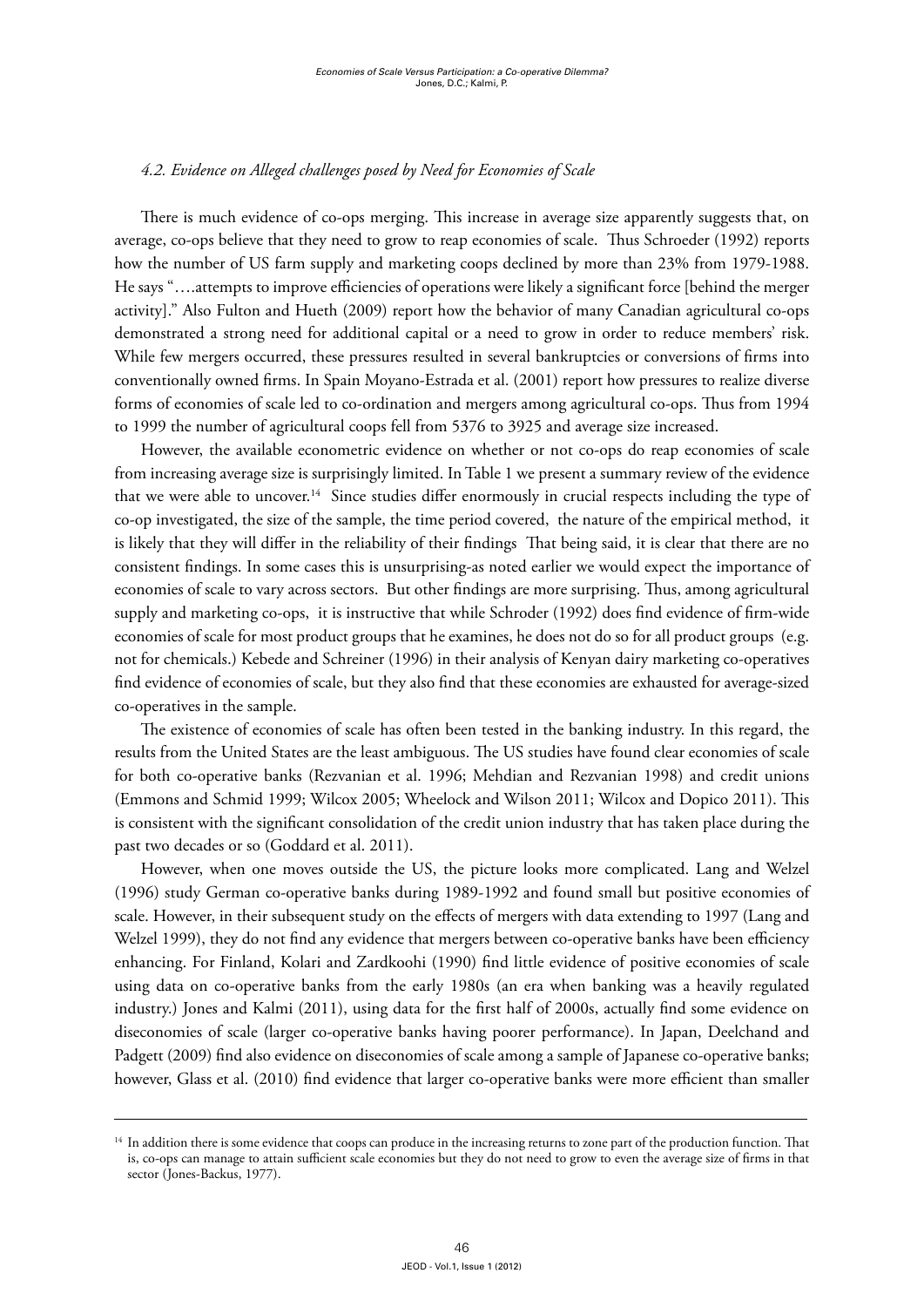ones.

In sum, the clearest evidence of economies of scale within financial co-operatives is related to the US experience, whereas the evidence from elsewhere is more ambiguous. This may be related to the abovementioned benefits of integration. Collaboration among co-operative banks and the existence of second tier organizations may help local banks to maintain small scale and remain efficient. The collaboration among financial co-operatives is the least extensive in the U.S., which may expect why the clearest results on economies of scale are obtained from that market.<sup>15</sup>

In addition, it is clear that many co-op mergers take place under conditions that differ from those characterizing investor-owned firms. Often the main circumstance is that of duress; a merger is undertaken for reasons of solidarity, to save a co-op in economic distress from going under. For example this was the case with many Italian PCs in construction mainly during the 1990s (Jones, 2007). In this case presumably there is a symbiosis between scale economies and democracy.

# **5. Case Study Evidence on Democratic Challenges and Responses within Co-ops**

In this section we discuss *institutional evidence* on the ability of co-ops to respond to democratic challenges. We provide examples of institutional adaptiveness or lack thereof concerning themes that were identified in previous sections, especially part three. To provide a manageable account we focus on two contemporary cases, the Mondragon co-operatives and co-operative banks in Finland. We select these cases because we know them well and, in the last thirty years or so, both groups typically have experienced strong growth. As such they are good "test cases" to investigate the challenges posed by the need for scale economies and possible trade-offs with democracy.

# *Case 1: Mondragon*<sup>16</sup>*:*

The Mondragon group is one of the best-known examples of "real -world" PCs. Founded in 1956 with some 25 workers in the Basque country of Spain, Mondragon was originally a group of mainly industrial cooperatives. Subsequently the group has grown to include firms in other areas, notably retail and finance and, by 2008, the Mondragon group comprised about 250 cooperatives, subsidiaries and affiliated organizations, including 73 manufacturing plants overseas, altogether employing almost 100,000. Membership has always been closely linked with employee ownership and, in the early decades, essentially only and all workers were members. Membership provides a guarantee of employment, relocation or 80% of salary during times of slack demand as well as the right to participate in the firm's General Assembly, vote for and

<sup>&</sup>lt;sup>15</sup> It is also not clear whether the previous studies on economies of scale have adequately controlled for the fact that smaller institutions may be less risky, and in particular they are less likely to impose systemic risk. Klinedinst (2012) provides evidence that before and during the crisis smaller financial institutions and credit unions had higher net worth than large banks, and were also much less likely to be compensate their executives excessively. However, we are not aware on any evidence whether large credit unions have been riskier than smaller ones, or whether they have been more likely to have faced difficulties during the crisis. In the U.S., the main casualties of the crisis have been some large corporate credit unions (i.e. second-tier organizations; see Hoel, 2011). However, the failure of corporate credit unions does not indicate whether there is a relationship between size and risk in primary-level credit unions.

<sup>&</sup>lt;sup>16</sup> This sections draws on Arando et al. (2011a) to which the reader is referred for an extended account of the current Mondragon set-up.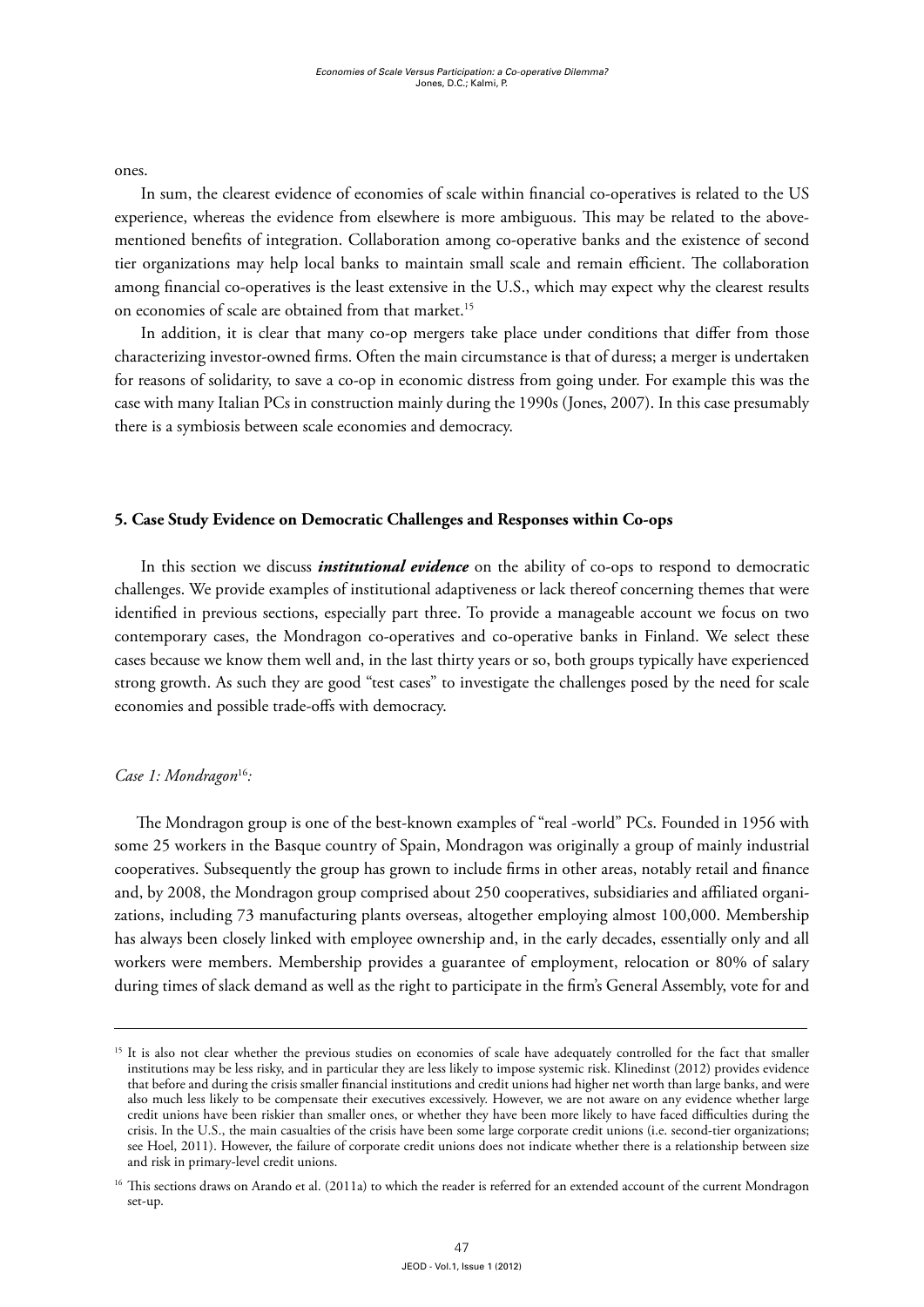serve on electoral bodies, and receive a share of profits. Other distinguishing features at Mondragon include provision for profit pooling and a rich set of institutions to support primary firms. However, in recent years a large fraction of the workforce was often non-members. The bulk of these non-member employees work in conventionally-owned subsidiaries and joint ventures that the co-ops have established outside the Basque Country, particularly in the Eroski retail chains in Spain (approximately 30,000 non-member workers), and in overseas manufacturing plants (approximately 12,000 non-member workers). Still, several thousand others are "temporary workers" inside the co-operatives themselves. These three situations involving non-member workers have all been controversial in the Mondragon group for many years and have led to numerous major debates that, in turn, has produced changes in policy and practice.

The main driver of the *Eroski distribution chain's* use of non-member employees was a growth strategy initiated in 1989 characterized by massive and rapid expansion outside its traditional base in the Basque Country in response to competitive pressures, especially from large French chains. The majority of this growth has involved the start-up and acquisition of non-cooperative supermarkets and other stores as subsidiaries of the Eroski cooperative. Eroski's expansion strategy was successful in business terms, but the balance between cooperative and non-cooperative employment gradually became very lopsided. To address the issue, in the late 1990's Eroski established a voluntary, partial employee-ownership structure (called GESPA) that eventually involved about 5,000 employees in several of its Spanish subsidiaries.17 It was very popular among employee participants. Eroski concluded that it was not only capable of doing business successfully around the country, but that it was also capable of using cooperative principles and related organizational/ownership structures in many different places and under different circumstances. As the Eroski Group continued to grow apace through the 1990's and 2000's, GESPA, as it was initially structured and implemented, could not keep up with the speed of expansion. Hence, an increasing percentage of the Eroski work force came to consist of non-member workers in conventionally-owned subsidiaries. By 2008, only about 9,000 (18%) of Eroski's roughly 50,000 workers were co-op members and another 5,000 or so (10%) participated as partial employee-owners in GESPA (Altuna-Gabilondo, 2008). As a result, and based on the accumulated success of the GESPA process, in 2011 Eroski began to implement a multi-year initiative to "cooperativize" its operations.When this initiative is completed (by about 2014-16), the great majority of Eroski workers who, today, are non-member employees working in conventional subsidiaries or partial worker-owners in GESPA, will become worker-members of cooperative firms. Thus, in a short period, this transformation will lift the ratio of members-to-total-work-force up to about 70%-75% in the Mondragon group as a whole.

A second pressing issue concerns the use of temporary, non-member workers, mainly inside *industrial co-operatives* given the seasonal and/or cyclical nature of production (and hence demand for labor), and the prohibitive cost of providing all workers with membership. Precise longitudinal data are hard to come by, but employment has been gradually shifting in favor of non-member workers for at least two decades. Thus, by 1990, the fraction of the work force that comprised non-members in the average co-op at Mondragon was already 10% (Moye, 1993). By 2007, only 29.5% of the Mondragon group's total work force was a member of their co-op (Altuna, 2008). In other words, some 50 years after the founding of the first Mondragon co-op, a substantial majority of Mondragon workers were non-member employees.<sup>18</sup> During

<sup>&</sup>lt;sup>17</sup> See Arando et al (2011 b) for an extended discussion of Gespa as well as findings form a study of the comparative performance of Gespa, co-operatives and conventional ownership.

<sup>&</sup>lt;sup>18</sup> As such they have standard employment contracts with the coops and do not have the rights and responsibilities associated with membership --no voting rights with respect to choosing members of elected bodies, no employment guarantee and no obligation to be an employee-owner. On the other hand, non-member workers do receive an annual profit share, at a minimum 25% of the share a worker-member at the same pay grade would receive.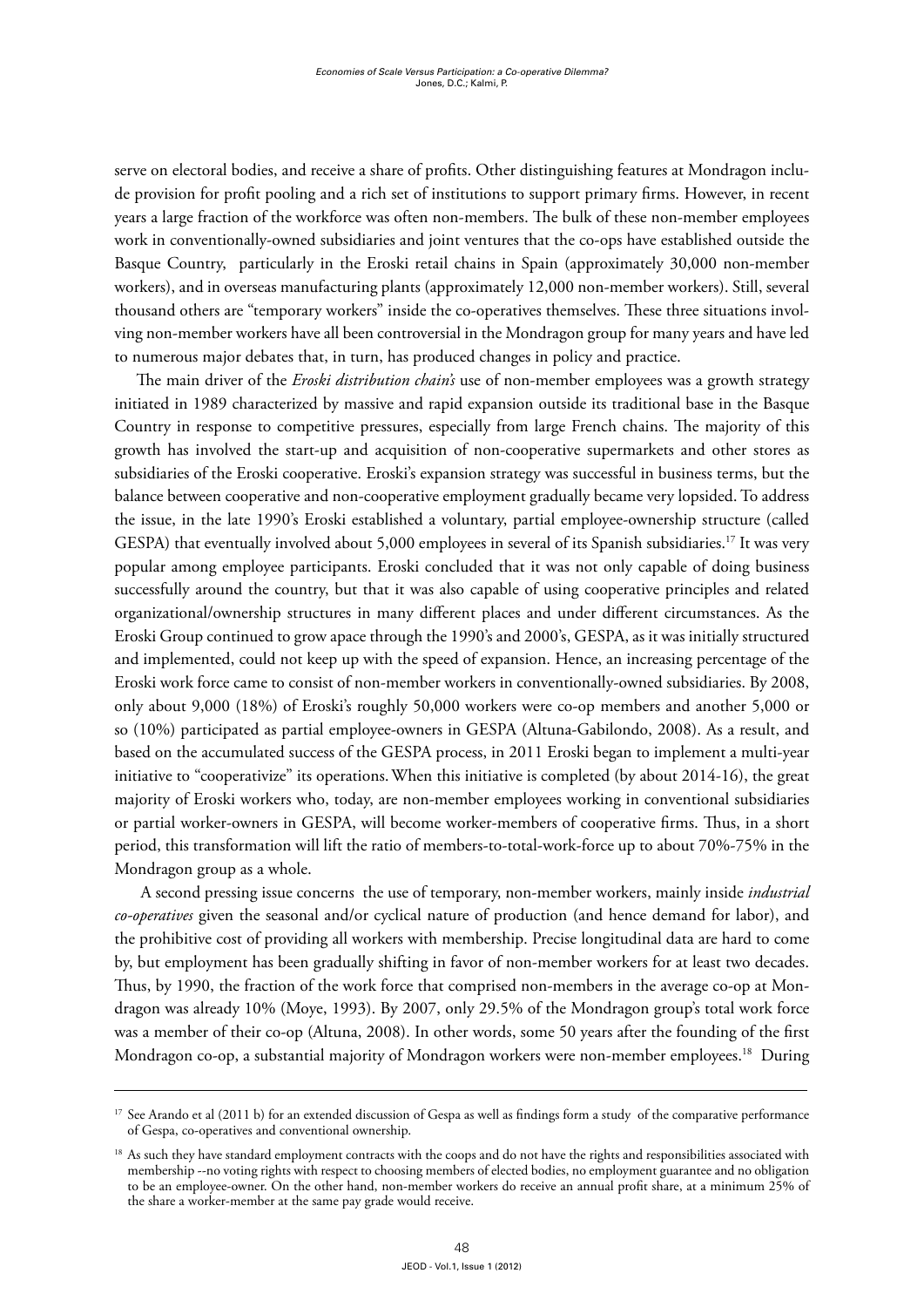the 1990s, the group began to emphasize the importance of minimizing the use of temporary workers and set a goal that a minimum of 85% of the co-ops' internal work force should be made up of workermembers. While for most of the period from 1995-2005 there were steady if modest improvement in the membership ratio, improvements have accelerated since then and in 2009 the group exceeded its 85% membership goal.<sup>19</sup> At the same time, undoubtedly an important part of the improvement in membership ratios since 2008 has been the recession and the clearly differing provisions for job security for members and non-members.

 The most complex of the situations involving non-member employees is that of the *overseas manufacturing subsidiaries of co-ops in the industrial group* employing approximately 12,000 people. In general, the co-ops have felt that opening up membership to workers in these plants is legally, financially and culturally problematic; hence, in the short-term, employee ownership overseas has been viewed as non-viable or excessively risky. This perspective has begun to change, however. A policy has been developed for overseas operations to promote "employee participation" in three areas: decision making, profits and ownership. A number of co-ops had concrete plans to experiment with partial employee ownership in their foreign plants, but these have largely been put on hold by the financial and general economic crisis. Others are debating different financial, legal and related strategies for achieving this three-pronged participation in different countries where legislation, workers' economic circumstances and cultural norms vary widely. The jury is still out on whether Mondragon can put in place substantial cooperative or similar employee ownership arrangements in its overseas activities. Since overseas employment investment can only grow in coming years, this issue bears close monitoring by researchers, policy-makers and others. It is one of the key strategic issues the Mondragon cooperatives face in the medium to long term.

# *5.1 Maintaining democracy within individual co-operatives and co-operative groups.*

At Mondragon important challenges also have faced individual co-operatives and co-operative groups. In response there have been continuing attempts to solve the dilemma of how best to provide for a high degree of democracy and autonomy in individual firms and yet also allow central bodies to promote changes, economies of scale and sustained efficiency in the whole group. During the first generation of the group, Mondragon companies worked out common policy and governance arrangements through joint membership in their own banking cooperative, the Caja Laboral, which is a second-tier cooperative, a co-operative whose members are other co-operatives (Thomas and Logan, 1982). As years passed, the potential advantages of joint action for investment and employment planning, training, new product development, exporting and other activities became clearer. Starting in 1964 the cooperative firms decided to form subgroups based on geographic proximity.

The growth of newer sectors such as auto parts manufacturing and retailing, as well as the general sense of a need for more economically rational organizing criteria, continued to create momentum for change. Hence, after substantial discussion and debate in the late 1980s, the group decided to reorganize itself again, this time with two other features principally in mind: (1) the establishment of central structures for overall governance, strategic coordination and the provision of management services; and (2) the creation of subgroups of firms, the groups/divisions, by industrial sector instead of by region. In the main,

<sup>&</sup>lt;sup>19</sup> Data for the financial group are not readily available (though this represents fewer than 5% of total employment in Mondragon.)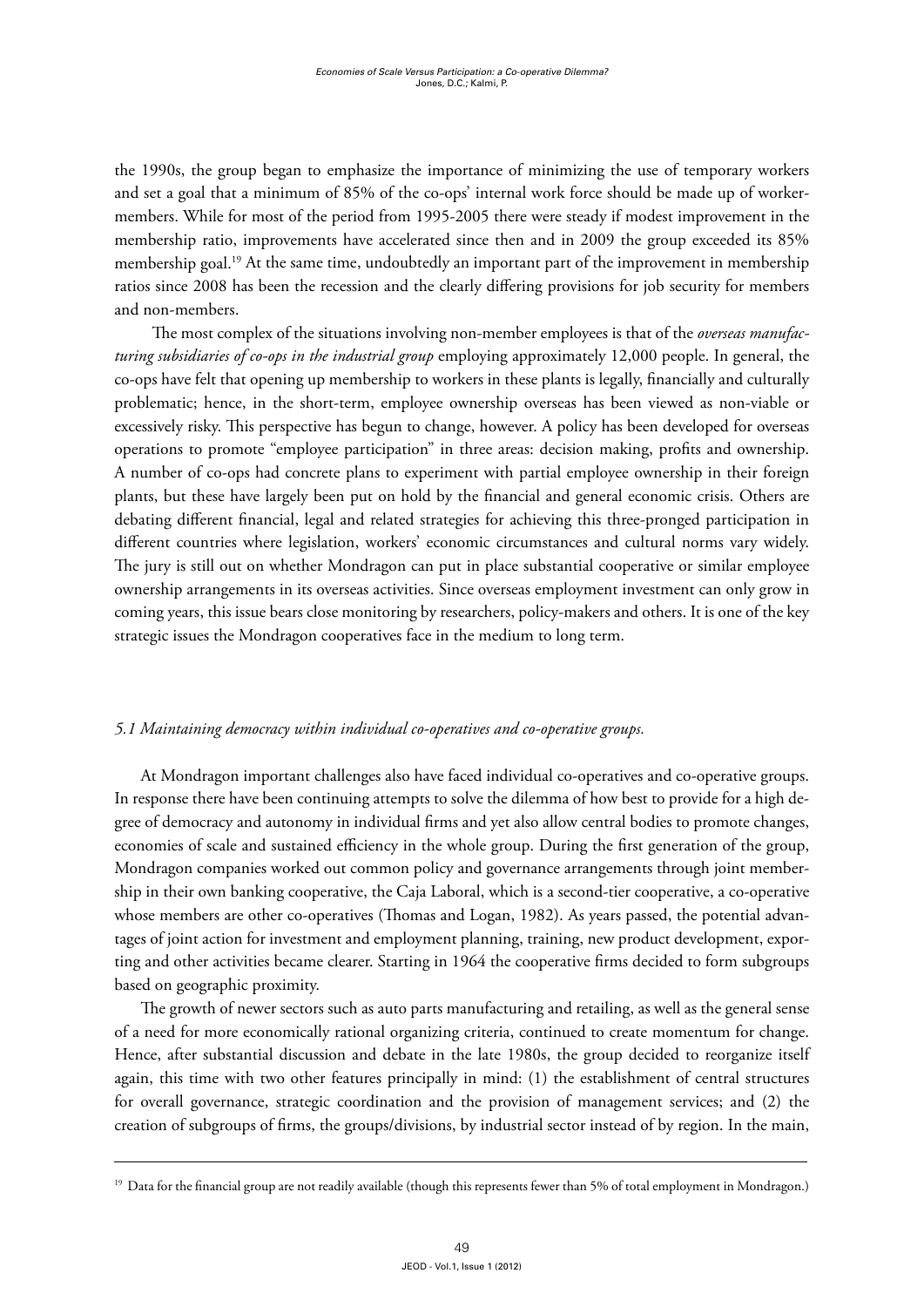it simply seemed to make more economic sense to the co-ops to join together in subgroups according to product/market affinity and not geographic proximity. In 1991, the Mondragon Cooperative Corporation (MCC) was born to put these ideas into practice. At first, three different sectoral groups were created; financial, manufacturing (called "industrial"), and retail. Later a knowledge group was added. As part of this restructuring process, the manufacturing group was itself divided into a number of divisions. However, while the push was to move away from regional groups, some regional groups have remained more or less active within this new manufacturing group, e.g. at FAGOR and ULMA. Also, other structural modifications have taken place since 1991 and, in 2008, the group's name was changed from "MCC" to simply "Mondragon." Nevertheless, so far, the basic organizing principles at Mondragon remain largely intact, seeking, again, to balance autonomy for individual co-ops with strategic coordination and common governance.These structural changes might be seen as reflecting shifting views concerning the on-going debate on the optimal degree of decentralization/centralization for individual firms. While the changes mean that management practices and governance structures at the highest levels are not as "close to the shop-floor" or as participatory today as during earlier periods, at the same time, the evidence suggests that these organizational changes did not really affect day-to-day operational fundamentals. While individual firms willingly surrendered some autonomy to the groups/divisions, the balance of power continued to reside with individual firms rather than the center. The existence of individual firm autonomy is perhaps best illustrated in two areas: (1) those rare cases of co-op closures; and (2) firms' decisions to enter and/ or leave the Mondragon group. In the first area, when an individual company is under serious threat, Mondragon will provide consultative and even financial help so long as it seems possible to sustain the business. But the decision to close--and to protect any remaining individually owned stakes-- is taken by the particular cooperative.20 By contrast, in anticipation of shifting market opportunities, the center might take the initiative in suggesting concrete ways in which individual co-ops could shift their product mixes and even give advice on new plant locations. But final decisions rest with the individual co-op-those at the center do have substantial authority, formal and informal, but, where there is disagreement, they tend to negotiate decisions with individual co-ops and make recommendations. They do not have traditional executive authority. In the second area, the preeminence of co-op autonomy is also clear. Whether to enter or remain a part of the Mondragon sectoral network, depends on a decision by each co-op's General Assembly of worker-members. A small number of co-ops did, in fact, decide not to join the MCC structure when it was first proposed (e.g. the ULMA Group) or to leave the structure in later years (e.g. AMPO). Several of these have since voted to return to the Mondragon network, but the key point here is that the decision-making authority for these decisions rests in the individual co-operative firm, not in a centralized, corporate body. A key issue relating to membership and democracy in groups is the legal structure of joint ventures and subsidiaries. Again Mondragon has also shown itself to be very flexible in this area. During the early years, all enterprises in the group were cooperatives located in the Basque region and new firms entered the group as start-up co-ops or through immediate conversions or mergers of existing firms into coops before or upon entry. Over the years, however, the group has purposefully evolved to include *enterprises that are not restricted to cooperatives*. As well as the now extensive use of conventionally-owned subsidiaries outside the Basque Country, particularly in the Eroski retail chain and in the industrial co-ops' as part of the internationalization process, since the late 1980s, the Mondragon group has expanded by acquiring

<sup>&</sup>lt;sup>20</sup> An interviewee provided details of the steps surrounding the closure of two co-ops COVIMAR and VICON during earlier crises. The process of managing this change involved many stages including pay cuts (which increased over time) and technical and financial assistance from the Caja Laboral (on behalf of the group). While sustaining jobs was a key concern, repayment of creditors was also of central importance. Ultimately the co-op decided to close.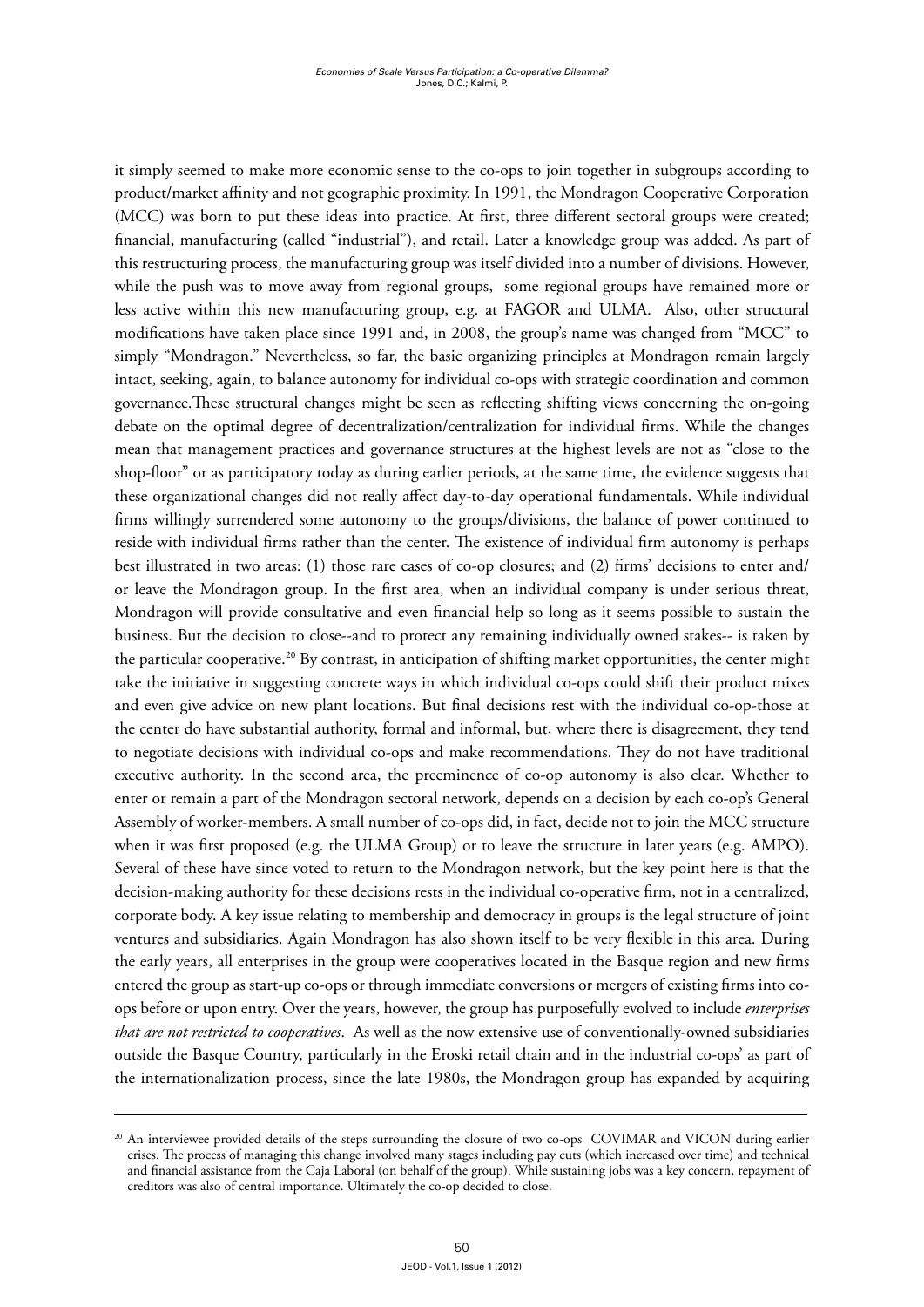existing firms both outside and inside the Basque Country. While some of these later acquisitions soon became co-operatives as in the early years, often the acquired companies, initially at least, continued to be structured as conventional firms. One example was the acquisition of FABRELEC, a local domestic appliance manufacturer in 1989.After a five-year period, an overwhelming majority of employees at that firm voted to became members. More or less similar processes have been undertaken in other conventional firms acquired by Mondragon co-ops. Another new organizational form that has been created is the socalled "mixed cooperative". These emerged because of rising capital requirements in start-up situations, especially in capital intensive manufacturing sectors, and the inability to obtain sufficient capital either from the traditional core source, namely worker-members' initial investments, or, given the high debtto-equity ratios involved, through standard debt from the Caja Laboral or other banks. These mixed cooperatives allow for "investor" members, generally other cooperative firms in the Mondragon group, and are structured to provide modest, but explicitly limited control rights for new capital suppliers. An example is MULTIFOOD. Thus, the evidence for Mondragon does suggest that it is possible to adapt institutions in order to sustain meaningful democracy within individual co-ops as well as groups of co-operatives, and that changes can be made that accommodate competing needs.

### *Case 2: Finnish co-operative banks*

Co-operative banks are very important in Finland. There are two groups of co-operative banks, of which the larger, OP-Pohjola Group, commanded a market share of 33.0% of retail lending and 32.4% in deposits in 2010. By both indicators, it was the largest retail bank in Finland. In addition, OP-Pohjola has been heavily involved in insurance after acquiring the insurance company Pohjola in 2005, and its market share in non-life insurance was 27.6% in 2010.<sup>21</sup>The other group, POP Bank, had a 2.0% market share in retail lending and 3.1% in deposits in 2010.<sup>22</sup> Thus, the combined markets shares of co-operative banks are over one-third. Finland is one of the European countries with the highest market shares of co-operative banking. Similar or somewhat higher market shares exist in France, Austria and the Netherlands (Fonteyne 2007).

Many European co-operative banks have elaborate group structures, but the Finnish OP-Pohjola Group is one of the most integrated groups, alongside with the Dutch Rabobank group (Ayadi et al. 2010). One of the significant features of the Finnish co-operative banks during the past two decades has been the tightening of the group structure. In the following we examine how this has influenced the sustainability of member democracy within the group.

<sup>&</sup>lt;sup>21</sup> Prior to the acquisition it was called just OP Group.

 $22$  The information on bank market shares is from FFFS (2011). The information from the insurance market share is from OP-Pohjola (2011).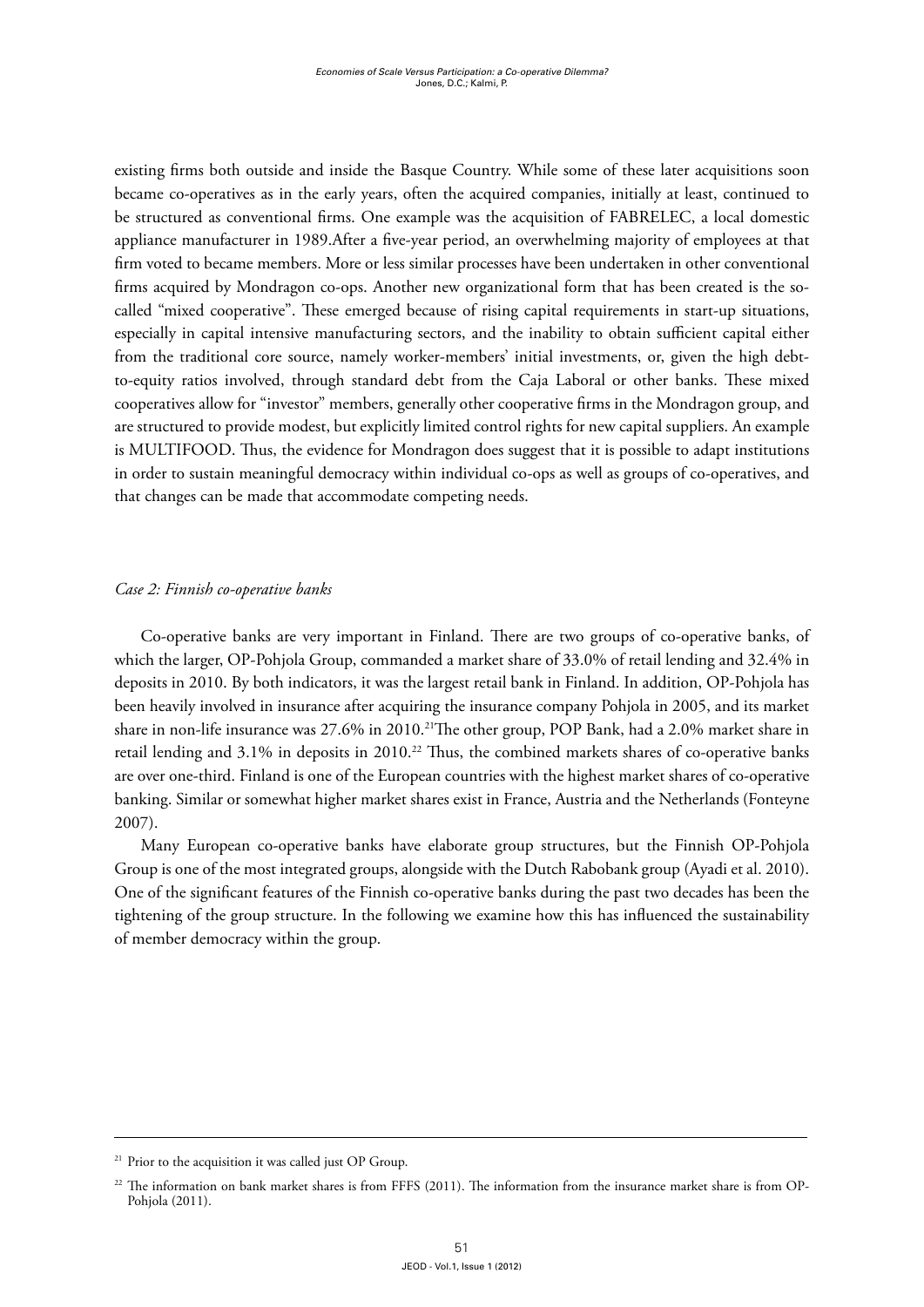## *5.2 Democratic Challenges for individual co-operatives and co-operative groups*.

In Finland centralization of co-operative banks was in large part an outcome of regulatory preference.<sup>23</sup> The deregulation of banking markets in the 1980s generated a huge boom in bank lending and other investment activities. When the economic cycle took a sharp turn for the worse in the early 1990s, $^{24}$  bank loan delinquencies increased to an unprecedented level. The economic and banking crises were mutually enforcing. While all banking groups were affected, co-operative banks as a group survived the crisis relatively well, whereas most savings banks, the main competitors of the co-operative banks, failed during the crisis and were acquired by other banks. However, there was significant heterogeneity among co-operative banks; some larger co-operative banks made significant losses and had to be bailed out by the group.

Throughout the crisis the central management of the co-operative banking group was rather cautious and warned the fastest-growing banks about risks in an overheating economy. However, the group center had no means to discipline banks that did not follow their advice. Traditionally the local banks had been dependent on the group's central bank (the OKO-Bank) because the central bank took care of their liquidity management; however, during the economic boom of late 1980s that followed banking deregulation, large local banks could easily obtain short-term funding directly from the market.

Since the 1930s co-operative banks have had a mutual guarantee fund that was designated to bail out failing co-operative banks. However, in the first half of the 1990s this fund was exhausted and sound cooperative banks had to make additional contributions to cover losses made by the problem banks within the group.

A new group structure was designed to overcome the problems in the structure that became apparent during the crisis. From the perspective of the managers at the group level, the key problem was that the center had no means to intervene in the operations of local banks, even in cases where the actions of some local banks were creating negative externalities for the group. The new group structure gave the group center some (although limited) rights to intervene in the management of local banks. Also all banks became fully liable for each other's debts, whereas in the past the liability, in principle, was limited by the size of guarantee fund<sup>25</sup>.

Ever since financial co-operatives started in Finland, the central unit has audited the local banks. In turn, the national supervisory authorities audited the central unit. This system remained a part of the new group structure. In the aftermath of the crisis in the mid-1990s, the national supervisory authorities voiced strongly the opinion that the position of the center should be strengthened, even to the point where they advocated the amalgamation of all local banks into a single nationwide co-operative bank. However, this was not acceptable to local co-operative banks. The group structure was a compromise solution where the center gained more rights and all banks became jointly liable for each other's debts.

However, a minority of banks opposed both centralization and joint liability and, in 1997, they seceded from the OP-Group to form their own competing co-operative banking group, now known as POP Bank. This group is a much looser affiliation of co-operative banks than the OP-group and, as noted above, it is also much smaller than the OP-Pohjola Group. The local banks in the POP group have more autonomy than do their peers in the OP-Pohjola group. The emergence of such a split within a co-operative banking

<sup>&</sup>lt;sup>23</sup> The following description is adapted from Kalmi (2012).

<sup>&</sup>lt;sup>24</sup> These problems were a combination of outside shocks (dissolution of Soviet Union, recession in Western Europe) and domestic policy failures (overvalued currency, mistakes in financial deregulation).

<sup>&</sup>lt;sup>25</sup> Although, as noted, in practice banks had to make additional contributions once the fund was used.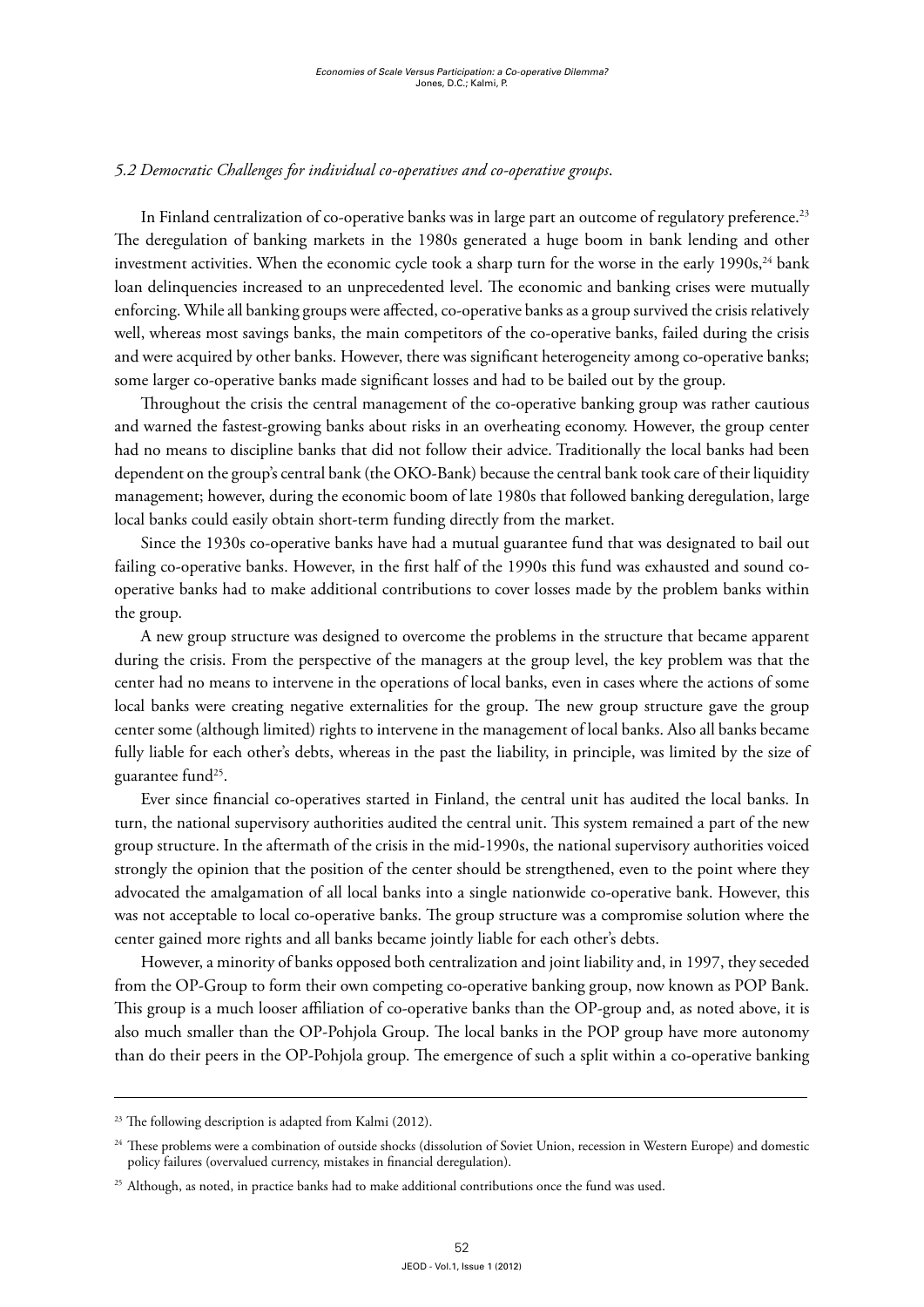group appears to be a unique occurrence in the history of European co-operative banks. As such it is evidence that local banks may actively shape their destiny and leave the group if they do not agree with the policies of the majority.

Even though the degree of centralization of the OP-Pohjola Group is relatively high, the impact of the group on the operations of local banks may still be considered relatively limited. In the OP-Pohjola Group, local banks make independent decisions on matters such as lending and interest rates (both lending and deposits) and personnel hiring. Local banks are locally governed, and their boards are appointed by local members following the "one person, one vote" principle. For many other products (e.g. mutual funds and insurance), the local banks act as agents of the group center. Active involvement of group management in the activities of local banks is extremely rare and takes place only in exceptional circumstances. In this way, the group structure may even strengthen local-level democracy, because the local banks can be smaller and attain economies of scale through collaboration with the center.

There have been some mergers between co-operative banks. In 2000 there were 240 co-operative banks within the OP Group; by the summer of 2011 this number had fallen to 209. In the POP Group, the number of banks has been reduced through mergers from 44 to 36. In practice, the size of local banks varies quite a lot from very small local banks to large regional banks. This is likely to impact the effectiveness of local governance.

One cause for concern for co-operative banks has been the low voting activity of members. Recently the banks in the OP-Pohjola Group have tried to address this issue by enabling voting using the internet. But while member mobilization is likely to be dependent in part on how active the local banks are in promoting member participation, it is also probably the case that most customers are not interested in bank governance *per se* and are likely to feel inadequately prepared to participate in bank governance. For most customers, access to reasonably priced services is their main issue they want from their local co-operative bank and possibilities to participate in governance are likely to be of secondary concern.

# *5.3 Membership motivations*

Concerning the motivations of customers to become members, Jones, Jussila and Kalmi (2009) have found that the size of the common bond is a significant explanatory factor in accounting for differences in membership rates among co-op banks in Finland. This holds true both for the size of the relevant population (e.g. banks operating in large towns or regional banks, have smaller member to population ratios) and for the number of customers (bigger banks have smaller member to customer ratios). They obtain this result after controlling for a number of other determinants of membership, including economic motivations to become members. Emmons and Schmid (1999) report similar results for US credit unions.

Concerning the openness of co-operatives to new members, Finnish co-operative banks have a very good recent record. In 1997 (after the split in the group) the number of members in the OP group was, 0.6 million members; by 2010 it was 1.4 million members, having more than doubled in thirteen years. In 2010 the POP group had around 0.1 million members, and between 1997-2010 its membership growth rates were very robust. <sup>26</sup> At least in the case of the OP Group, the growth has been sustained by a very

<sup>&</sup>lt;sup>26</sup> Similar developments have taken place elsewhere. For instance in the Dutch Rabobank, the membership has increased from 0.5 million members to 1.8 million members between 1999 and 2010 (Groeneveld 2011).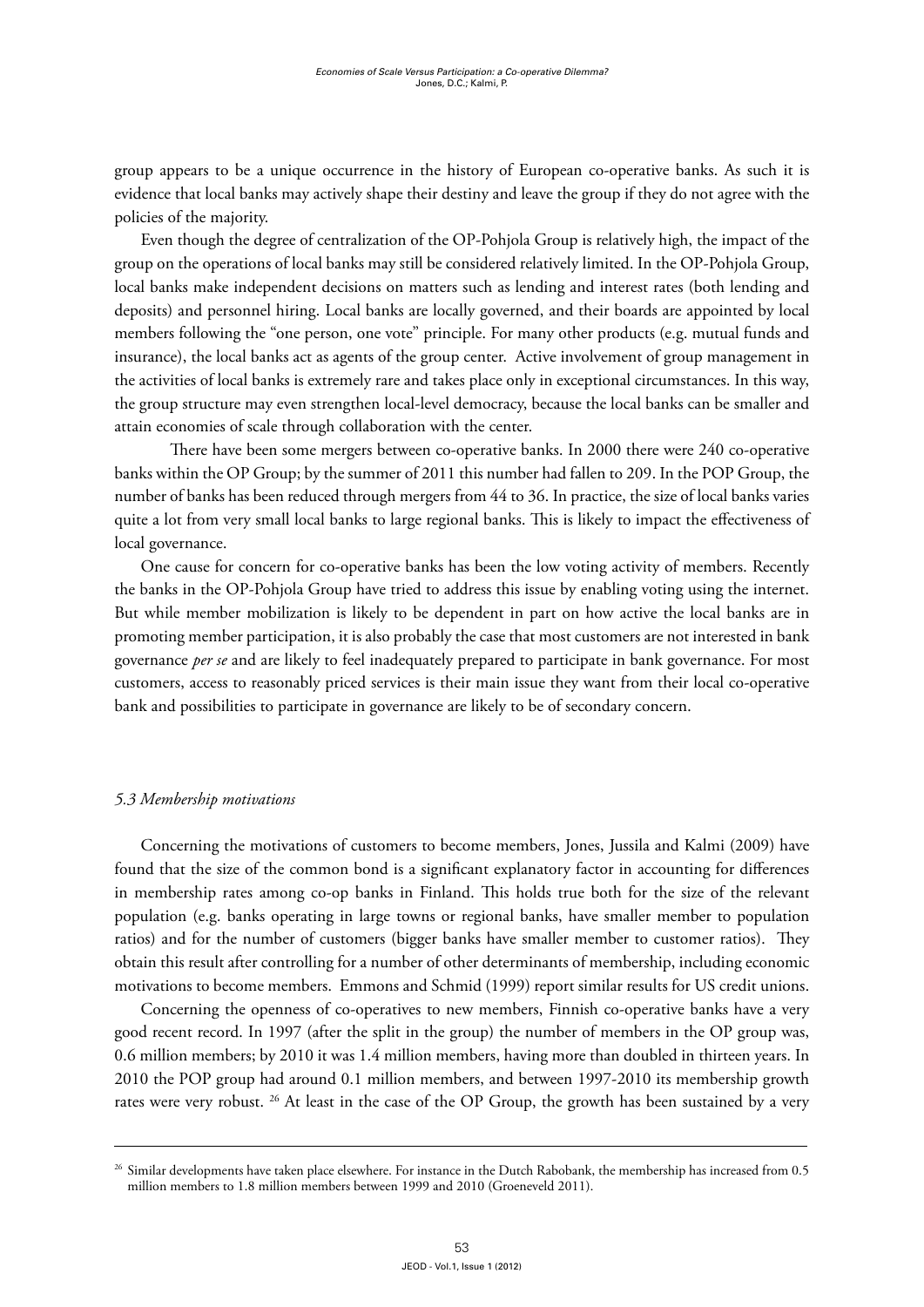conscious policy of trying to gain competitive advantage through expanding membership. The main motivating factor has been economic incentives through patronage dividends. The attractiveness of the schemes has been increased throughout the 2000s by making the system financially more rewarding.

Focusing on the years 2001-2005, Jones and Kalmi (2011) find that increases in membership ratios are associated with better bank performance. Their data also indicate that while the number of both members and customers has increased, the growth rate of membership has been much faster than the growth of customers, resulting in increases of membership ratio. On average the member to customer ratio increased from around 35% in 2001 to 39 % in 2005. Their findings, concerning a positive link between membership ratios and performance, differ from earlier literature on the subject that has claimed the relationship to be negative (Gorton and Schmid 1999; Leggett and Strand 2002). As such the Jones and Kalmi results are more promising than most findings contained in earlier literature concerning the sustainability of co-operative democracy. In total, we see both improvements and potential problems in the democratic development of Finnish co-operative banks. The broadening of membership has certainly made co-operative banks more democratic. At the same time, the trend towards centralization and increases of the average size of co-operatives may indicate potential problems in member democracy.

#### **6. Discussion and Conclusions**

Commenting on the literature on worker co-operatives up to the early 1990s, Bonin et al. (1993) noted that the literature had been theory-led and that empirical literature had lagged significantly behind. At the same time, it was apparent that theory building had often ignored many well-known stylized facts; early empirical studies often contained results that contradicted the most basic propositions of early theory. A similar observation might be made concerning the proposition that an *inevitable* conflict between democracy and scale economies allegedly exists.

While a cursory look at the evidence might suggest support for this thesis, when we probe deeper into the meaning of as well as the reasons for such a conflict we find that the conceptual basis for the claim is not straightforward and often rests on shaky ground. Thus while individual co-operatives and groups of co-operatives face many challenges concerning democratic decision-making, the nature and scope of these challenges often varies across co-operative types. In some cases, such as "degeneration" in producer cooperatives, it is clear that this is not necessarily an ineluctable process (or even a likely outcome.) In other instances, sometimes surprising outcomes can be expected-for example, group centralization may promote democracy at the local level.

Similarly diverse kinds of scale economies exist and they can be expected to have varying impacts for different co-operatives in different countries. While the range and quality of the available empirical (econometric) evidence is patchy, to date this does not lead to straightforward nor consistent support for the claim that economies of scale are always identifiable. Thus the clearest evidence of economies of scale within financial co-operatives is related to the US experience, whereas the evidence from elsewhere is more ambiguous. However, the existence of economies of scale is also dependent on regulation. For instance, Ferri and Pesce (2011) have argued that the increased compliance costs associated with new banking regulation generate artificial economies of scale that reduce the viability of small banking organizations.

To provide more detailed institutional evidence on some of these matters, we review recent developments at two important co-operative cases. We note that individual Mondragon firms continue to be workerowned and governed while various mechanisms point to sustained solidarity within and integration of the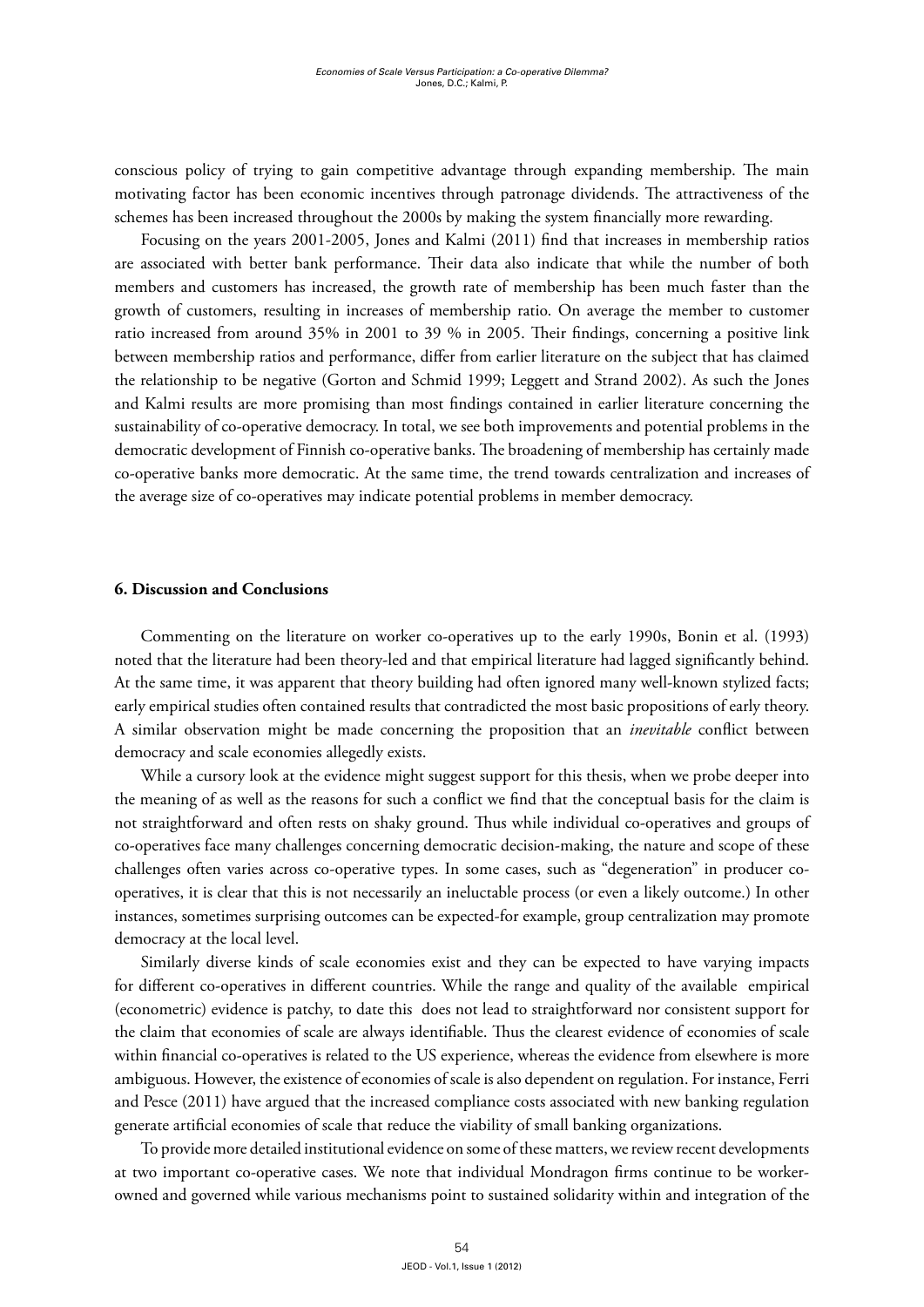group. While some of these changes, e.g. new types of firms and new categories of membership, may be viewed as representing movements away from the founders' ideals, we argue that it is too early to determine whether they represent fundamental changes or not. Thus to date the jury is out on whether the evidence is supportive of some aspects of the claim in this case. Moreover, to deal with emerging challenges, the group has continued to demonstrate an ability to innovate and to make institutional adjustments. Furthermore, there is evidence that many of the developments that appear to represent departures from the founder's ideals are not likely to be sustained, but rather may turn out to be temporary phenomena. This is most clearly the case with Eroski and its on-going strategy of co-operativization. There is also evidence that firms that begin as mixed cooperatives soon assume a traditional cooperative organizational form.

 Evidence against the alleged inexorable trade-off between democracy and efficiency and that as a result, all co-operatives must be considered organizations that are necessarily unsustainable, is also found from the experiences of co-op banks in Finland. For example, changes have already been made and also continue to be made to enhance the provision of services to members and to substantially expand the membership base. In addition, the nature of the co-op bank group continues to evolve in ways that are responsive to the needs of individual co-ops.

At the same time we are aware that our paper represents only a preliminary first step in systematic research of this topic and that substantial additional work is needed. As others have noted, there exists a keen need for fresh theoretical perspectives concerning diverse aspects of co-operative governance including the role of boards of directors in co-operatives (Cornforth, 2004), the changing role of social capital in co-operatives (Nilsson et al., 2012) and the determinants of co-operative membership (Jones, Jussila and Kalmi, 2009). We also note that in this paper our institutional discussion focuses on only two cases. Not only is it dangerous to generalize from such a slim empirical base, but we are aware that co-operative history is littered with co-op cases that have disappeared-e.g. in the US, producer cooperatives in sectors including barrel-making and plywood and in the UK, the long-established producer co-operatives.27 Undoubtedly in some of these and other cases there may have been many failures in trying to deal with the challenges posed by balancing the potentially competing needs for democracy and scale economies. Equally we are aware of other cases that continue to succeed. For example, besides the Finnish case there are many other examples of successful co-operative financial institutions - e.g. see Chaves et al, 2008 for a discussion of the Spanish case. Elsewhere prominent examples of successful co-ops include the Lega and social coops in Italy and the SCOP coops in France. It follows that one key task is to try to develop a comprehensive (global) data base of co-op cases, past and present, where one can confidently determine whether or not cases were able to succeed and avoid degeneration.

A second task is to better understand what accounts for success and failure. What accounts for the demonstrated abilities of Finnish co-op banks and Mondragon to continuously develop institutional responses to potential tradeoffs between democratic challenges and scale economies? For example, what are the underlying mechanisms that need to come into play to facilitate appropriate democratic control of managers by members? Do the Finnish and Mondragon cases reflect unique cultural factors which, in turn, mean that there are factors that arguably cannot easily be transferred to other co-ops? Since the two cases are so different in crucial respects, our sense is that this limited transferability point is not a compelling one and there are many opportunities for their innovative approaches to corporate governance to be emulated. Equally, the available evidence would appear to suggest that isolated co-op cases (the norm with most US PCs) typically experience substantially greater difficulties in thwarting degeneration than do networked co-ops which usually have developed supporting structures.

<sup>&</sup>lt;sup>27</sup> See, for example, Jones (1980).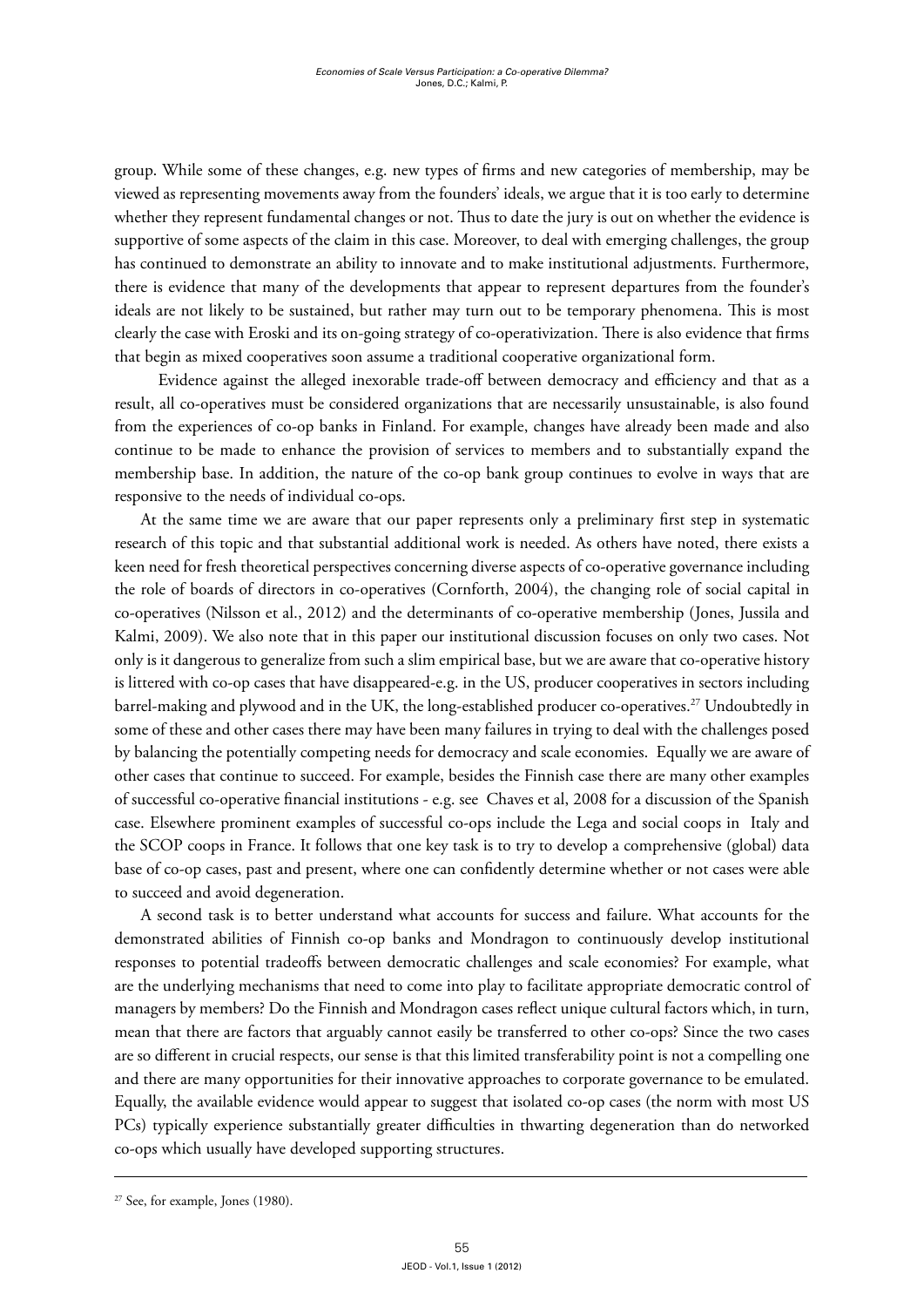Appendix: Table 1: Mainly Econometric Studies that furnish evidence on economies/diseconomies of scale in co-operatives

| Year | <b>Authors</b>            | Type of<br>Cooperative                                                 | <b>Data</b>                                                                                                            | Issues,<br>Hypothesis(es)                                                                                                                                                                                                                | <b>Method</b>                                                                                                                                                                               | <b>Findings &amp; Comments</b>                                                                                                                                                                                                                                                                                                                                                                                                                               |
|------|---------------------------|------------------------------------------------------------------------|------------------------------------------------------------------------------------------------------------------------|------------------------------------------------------------------------------------------------------------------------------------------------------------------------------------------------------------------------------------------|---------------------------------------------------------------------------------------------------------------------------------------------------------------------------------------------|--------------------------------------------------------------------------------------------------------------------------------------------------------------------------------------------------------------------------------------------------------------------------------------------------------------------------------------------------------------------------------------------------------------------------------------------------------------|
| 2011 | Jones and<br>Kalmi        | Finnish<br>cooperative<br>banks                                        | Panel data for<br>population of<br>all Finnish banks<br>from the first<br>half of the 2000s                            | What is the<br>impact of co-op<br>membership on<br>performance at<br>Finnish banks?                                                                                                                                                      | Estimate fixed<br>effects production<br>functions                                                                                                                                           | Find evidence on diseconomies of scale for<br>Finnish cooperative banks in the first half of<br>the 2000s                                                                                                                                                                                                                                                                                                                                                    |
| 2011 | Wheelock<br>and<br>Wilson | U.S. credit<br>unions                                                  | Random<br>sample;<br>Annual<br>observations<br>from 1989-2006<br>on all non-<br>corporate credit<br>unions             | Are there economies<br>of scale present in<br>U.S. credit unions?<br>Is the current<br>average size of credit<br>unions smaller than<br>what would be<br>efficient?<br>Implications<br>for policy and<br>regulation on credit<br>unions? | Non-parametric<br>local-linear<br>estimator for<br>cost relationship;<br>ray-scale and<br>expansion-path<br>economies;<br>dimension-<br>reduction<br>technique<br>with bootstrap<br>methods | Find significant evidence of increasing<br>returns to scale across range of sizes<br>observed among credit unions;<br>Suggests easing regulation on credit union<br>membership or activity would further<br>increase size of credit unions;<br>Wheelock and Wilson (2008) finds large<br>banks have experienced larger increases in<br>productivity than small banks over the past<br>20 years                                                               |
| 2011 | Wilcox<br>and<br>Dopico   | U.S. credit<br>unions                                                  | Random<br>sample;<br>Credit union<br>mergers, 1984-<br>2009; expense &<br>revenue data, 5<br>yrs after merger          | Common rationale<br>is larger banks are<br>more efficient (lower<br>operating costs),<br>but evidence for<br>improvement is not<br>compelling. Yet,<br>annual % of credit<br>unions that merge<br>remained the same.                     | Data analysis<br>provided by<br>Dopico and Wilcox<br>(2009) and (2010)                                                                                                                      | Mergers usually improve credit union cost<br>efficiency (economies of scale); benefits<br>include lower loan, higher deposit rates;<br>credit union mergers have shifted over time<br>to also benefit acquirers;<br>Large acquirer + normal target = benefits for<br>target, none for acquirer;<br>Normal acquirer + normal target = more<br>equal benefit sharing                                                                                           |
| 2009 |                           | Japanese<br>cooperative<br>banks (Shinkin<br>& credit<br>cooperatives) | Random<br>sample;<br>2003-2006<br>cross-sectional &<br>panel data                                                      | Implications of<br>the relationship<br>between size and<br>scale economies of<br>cooperative banks<br>in Japan                                                                                                                           | Translog<br>cost-function<br>methodology and<br>intermediation<br>approach                                                                                                                  | Significant diseconomies of scale for small &<br>large coop banks;<br>Larger coop banks at cost disadvantage to<br>smaller ones throughout most of 2003-6; also<br>need stronger risk management programs                                                                                                                                                                                                                                                    |
| 2009 | Fulton and<br>Hueth       | U.S. and<br>Canadian<br>agricultural<br>cooperatives                   | Convenience<br>sample;<br>22 previous<br>case studies<br>of co-ops that<br>restructured in<br>21 <sup>st</sup> century | Were the<br>conversions and<br>restructurings that<br>occurred during the<br>early 21 <sup>st</sup> century<br>isolated events or<br>an on-going trend?<br>Any applicable<br>lessons for other<br>cooperatives?                          | Case studies using<br>prior research                                                                                                                                                        | Structural problems of cooperatives (lack<br>of capital, property right, and portfolio<br>problems) do impact structure chosen by<br>cooperatives & their members; Natural<br>pursuit of growth in scale, scope can lead<br>to downfall - focuses on earnings and not<br>patron value<br>Restructurings & conversions to IOF (investor-<br>owned firms) to raise capital, reduce member<br>production & price risk, and increase member<br>access to equity) |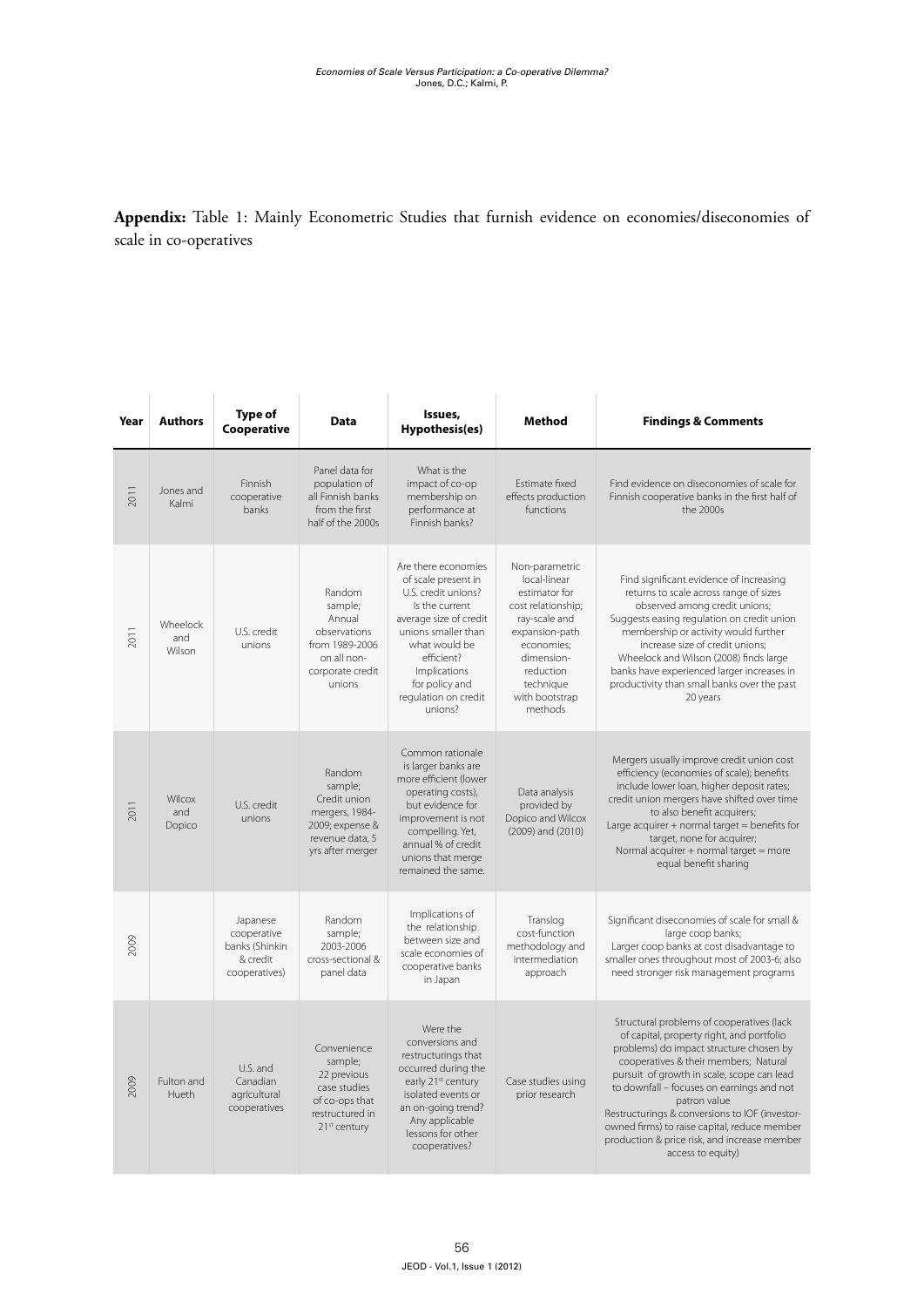| Year                 | <b>Authors</b>                                                 | <b>Type of</b><br>Cooperative                                                                            | Data                                                                                                                       | Issues,<br>Hypothesis(es)                                                                                                                                                                                           | Method                                                                                                                            | <b>Findings &amp; Comments</b>                                                                                                                                                                                                                                                                                                                                                                                                                                                       |
|----------------------|----------------------------------------------------------------|----------------------------------------------------------------------------------------------------------|----------------------------------------------------------------------------------------------------------------------------|---------------------------------------------------------------------------------------------------------------------------------------------------------------------------------------------------------------------|-----------------------------------------------------------------------------------------------------------------------------------|--------------------------------------------------------------------------------------------------------------------------------------------------------------------------------------------------------------------------------------------------------------------------------------------------------------------------------------------------------------------------------------------------------------------------------------------------------------------------------------|
| 2008                 | Joshi and<br>Smith                                             | Cooperative<br>leagues of<br>Mondragon,<br>Lega                                                          | Convenience<br>sample;                                                                                                     | What are the<br>strategic incentives<br>of individual firms<br>to form coops, & for<br>coops to organize<br>into a league?                                                                                          | Game theory used<br>to model league<br>& coop formation,<br>cost structures                                                       | Economies of scale for R&D, marketing, and<br>finance<br>Models the scenario in which only a coop<br>league should operate, and yet firms decide<br>to form a league despite higher marginal<br>costs than cooperative counterparts                                                                                                                                                                                                                                                  |
| 2005                 | Wilcox                                                         | U.S. Credit<br>Unions                                                                                    | Random<br>sample;<br>Annual data on<br>credit unions<br>from 1980 to<br>2004                                               | Can depository<br>institutions achieve<br>economies of scale?                                                                                                                                                       | Compare deposit<br>& merger trends<br>of depository<br>institutions vs.<br>credit unions in<br>the U.S. over time                 | Find that credit unions typically experience<br>economies of scale - larger credit unions<br>have lower average costs and higher<br>net incomes - attribute this growth to<br>deregulation in the U.S.<br>Also, most academic work finds that banks do<br>not experience economies of scale                                                                                                                                                                                          |
| 2001                 | Cavallo<br>and Rossi                                           | Banks and<br>financial<br>institutions<br>in France,<br>Germany, Italy,<br>Netherlands,<br>Spain, and UK | Random<br>sample;<br>Annual data<br>from 6 countries<br>for period 1992-<br>1997; 442 banks<br>in unbalanced<br>panel data | Are cost<br>improvements in<br>output efficiency<br>likely to emerge<br>from the ongoing<br>consolidation of<br>European banks?<br>What implications<br>for future market<br>structure?                             | Model cost<br>function using<br>dual approach<br>(consideration<br>of both input<br>and output<br>characteristics of<br>deposits) | Results support view that regulatory<br>changes & technology progress have raised<br>the optimal scale of banks - consolidation<br>justified; Also show mergers should be<br>oriented to increase bank scale for small<br>banks & to expand into new products for<br>large banks<br>While there are still cost inefficiencies for<br>traditional banks (commercial, cooperative,<br>S+L), significant economies of scale and<br>scope are present for most financial<br>institutions |
| 2001                 | Moyano-<br>Estrada,<br>Entrena,<br>and<br>Serrano<br>del Rosal | Spanish<br>agricultural<br>cooperatives                                                                  | Convenience<br>sample<br>Spanish<br>agricultural<br>market<br>cooperative<br>data from 1990-<br>1999                       | Analyze federations<br>of cooperatives<br>from ideal type<br>of claim-oriented<br>associations (farmers'<br>unions); Effects of<br>establishment of<br>Spanish Federation<br>of Agricultural<br>Cooperatives (CCAE) | Theoretical<br>analysis;<br>discourses,<br>strategies, and<br>organizational<br>models for<br>European<br>agricultural co-ops     | Steady reduction in the number of<br>agricultural cooperatives between 1994-<br>1999 but increased concentration indicates<br>likely economies of scale; cooperatives more<br>important for social function than economic;<br>Agricultural cooperatives form territorial<br>associations, branch-oriented interests<br>subordinated; CCAE cannot be seen as result<br>of efficiency factors which reduce transaction<br>costs between co-ops                                         |
| 99<br>$\overline{0}$ | Lang and<br>Welzel                                             | German<br>cooperative<br>banks                                                                           | Unbalanced<br>panel of<br>Bavarian<br>cooperative<br>banks, 1989-97                                                        | Are there economies<br>of scale for German<br>cooperative banks?<br>Do post-merger<br>cooperative banks<br>exhibit greater cost<br>efficiencies than<br>pre-merger?                                                 | Frontier cost<br>functions with<br>time-variable<br>stochastic<br>efficiency term                                                 | Find that cooperative bank post-merger does<br>not exhibit any additional efficiency; indicates<br>economies of scale are not present                                                                                                                                                                                                                                                                                                                                                |
| 1998                 | Mehdian<br>and<br>Rezvanian                                    | US cooperative<br>banks                                                                                  | Annual data<br>on cooperative<br>banks from<br>1992-94                                                                     | Do thrift institutions<br>exhibit economies<br>of scale and scope?<br>What was the<br>impact of the FIRREA<br>of 1989 on these<br>institutions?                                                                     |                                                                                                                                   | Find evidence of positive economies of scale<br>and economies of scope for cooperative<br>banks in the US from 1992-94<br>Also suggest there are a few specific products<br>that exhibit economies of scale and scope<br>during period studied                                                                                                                                                                                                                                       |
| 1996                 | Lang and<br>Welzel                                             | German<br>cooperative<br>banks                                                                           | Annual data on<br>757 German<br>cooperative<br>banks from<br>1989-1992                                                     | Are there economies<br>of scale for size<br>classes of German<br>cooperative banks?                                                                                                                                 | Multi-product<br>translog cost<br>function                                                                                        | Find positive, albeit small, economies of scale<br>exist for German cooperative banks across all<br>size classes<br>Find evidence of economies of scope                                                                                                                                                                                                                                                                                                                              |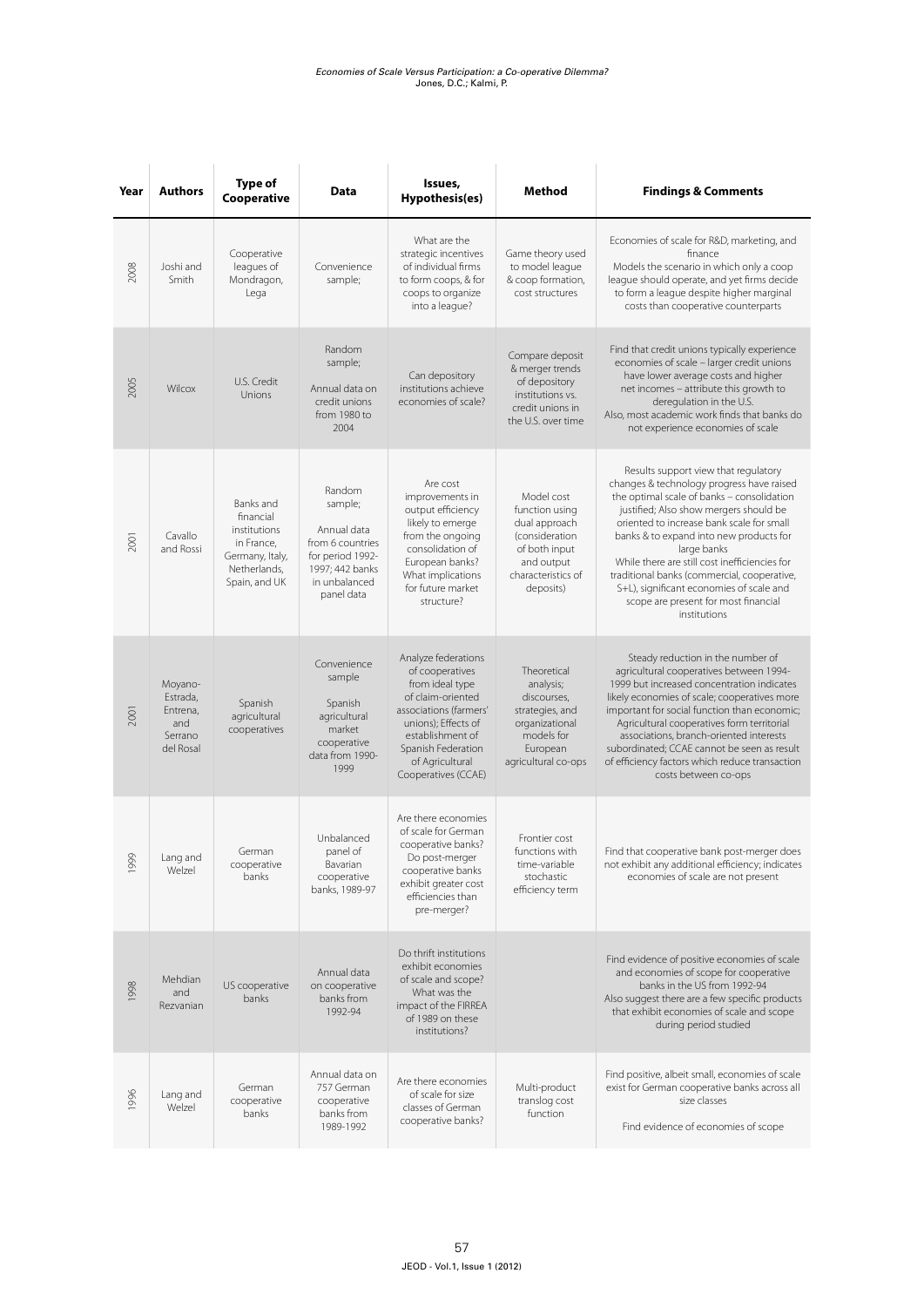| Year | <b>Authors</b>                             | <b>Type of</b><br>Cooperative                                     | Data                                                                                              | Issues,<br>Hypothesis(es)                                                                                                                                                                                                                         | Method                                                                                                                                                                     | <b>Findings &amp; Comments</b>                                                                                                                                                                                                                                                                                                                                                                                                                             |
|------|--------------------------------------------|-------------------------------------------------------------------|---------------------------------------------------------------------------------------------------|---------------------------------------------------------------------------------------------------------------------------------------------------------------------------------------------------------------------------------------------------|----------------------------------------------------------------------------------------------------------------------------------------------------------------------------|------------------------------------------------------------------------------------------------------------------------------------------------------------------------------------------------------------------------------------------------------------------------------------------------------------------------------------------------------------------------------------------------------------------------------------------------------------|
| 1996 | Kebede<br>and<br>Schreiner                 | Dairy marketing<br>cooperatives in<br>the Rift Valley of<br>Kenya | Convenience<br>sample<br>1989-1990<br>income<br>statement,<br>cross-sectional<br>on 46 firms      | Will the current<br>trend of the<br>privatization of<br>firms in Kenya in its<br>agricultural sector<br>wipe out agricultural<br>marketing firms, or<br>will they be able to<br>remain competitive<br>and alive throughout<br>this privatization? | Maximum<br>likelihood<br>technique used<br>to estimate<br>stochastic cost<br>frontier function;<br>can therefore<br>determine<br>technical efficiency<br>& scale economies | Estimated long run average cost curve<br>indicates scale economies; However, most<br>of scale economies are exhausted for the<br>average size of cooperatives in sample; scale<br>elasticity significant at 10% level;<br>Cooperatives are technically efficient for<br>observed technology; can reduce unit<br>costs by expanding volume of milk handled<br>(existing members or adding members or<br>merging)                                            |
| 1996 | Rezvanian,<br>Mahdian,<br>and<br>Elyasiani | Cooperative<br>depository<br>institutions in<br>Massachusetts     | Random sample<br>within MA banks<br>Detailed info on<br>coop banks in<br>MA, 1989-1991            | Do cooperative<br>banks exhibit<br>economies of scale<br>and economies<br>of scope, both<br>overall and within<br>products?                                                                                                                       | Translog models<br>for: 1) overall econ<br>of scale; 2) prod-<br>spec econ of scale;<br>3) overall econ of<br>scope<br>4) prod-spec econ<br>of scope                       | Previous literature reviewed find that scale<br>economies are present for small depository<br>institutions, but is unclear on large banks<br>Find that ALL cooperative banks exhibit<br>economies of scale<br>Find all except smallest coop banks had<br>positive scope economies, but none were<br>statistically-significant<br>CBs should increase both scale + scope of<br>operation                                                                    |
| 1992 | Schroeder                                  | Farm supply<br>and marketing<br>cooperatives in<br>the US         | Random Sample<br>Financial<br>records from 29<br>cooperatives<br>from 1979-1988                   | Trend of decline<br>in marketing &<br>farmer cooperatives<br>(acquired, merged,<br>consolidation,<br>bankruptcy) likely<br>explained by<br>operating costs, cost<br>economies. Purpose<br>is to estimate<br>economies of scale<br>& scope.        | Bootstrapping<br>regression<br>technique for<br>estimation of<br>confidence<br>intervals for scale,<br>scope elasticity                                                    | Strong support for firm-wide economies of<br>scale; Find product-specific economies of<br>scale for grain, petroleum, feed, fertilizer, and<br>merchandise (but not chemical) sales; Find<br>economies of scope for all six products;<br>Common problem with estimations of<br>economies of scale and scope is the lack of<br>knowledge about confidence in estimates,<br>and standard confidence intervals unreliable<br>because nonlinear cost functions |
| 0661 | Kolari and<br>Zardkoohi                    | Cooperative<br>and savings<br>banks in<br>Finland                 | Convenience<br>sample<br>1983-1984 year-<br>end data on 369<br>coop banks, 255<br>savings banks   | What does the<br>cost structure of<br>thrift institutions in<br>Finland look like?                                                                                                                                                                | Modified translog<br>cost model, using<br>advances and bills<br>as outputs                                                                                                 | Results indicate cost curves for both savings<br>& cooperative banks are L-shaped at plant<br>level, U-shaped at firm level;<br>Find diseconomies of scope in joint<br>production of advances and bills<br>Implies natural monopoly conditions not<br>present (Fin. thrift industry)                                                                                                                                                                       |
| 2010 | Glass,<br>Goddard,<br>McKillop,<br>Wilson  | Japanese<br>cooperative<br>banks                                  | Convenience<br>sample from<br>Bankscope,<br>around 400<br>observations<br>of cooperative<br>banks | Returns to scale<br>and efficiency<br>in Japanese<br>cooperative banks                                                                                                                                                                            | Modified translog<br>cost model,<br>correcting for<br>the desirability of<br>outputs                                                                                       | Japanese cooperative banks have increasing<br>returns to scale; larger and more diversified<br>cooperative banks are more efficient                                                                                                                                                                                                                                                                                                                        |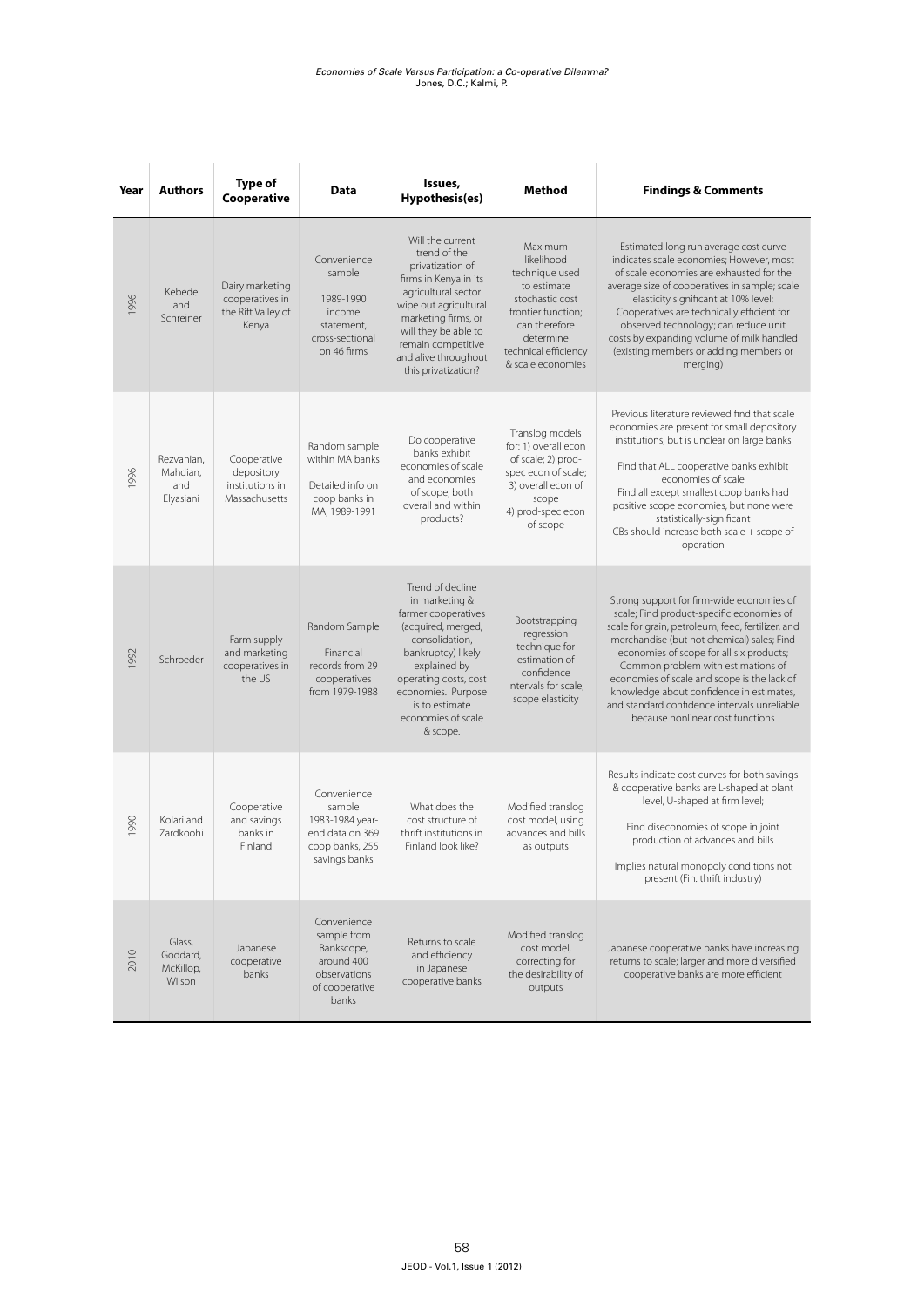#### **References**

- Arando, S., Freundlich, F., Gago, M., Jones, D.C., Kato, T. (2011a). Assessing Mondragon: Stability and Institutional Adaptation in the face of Globalization. In Carberry, E. (Ed.), Employee Ownership and Shared Capitalism: New Directions in Research. Labor and Employment Relations Association and ILR Press/Cornell University Press.
- Arando, S., Gago, M., Jones, D.C., Kato, T. (2011b). Productive Efficiency in the Mondragon Cooperatives: Evidence from an Econometric case study. IZA Discussion Paper.
- Ayadi, R., Llewellyn, D.T., Schmidt, R.H., Arbak, E., De Groen, W.P. (2010). Investigating Diversity in the Banking Sector in Europe: Key Developments, Performance and Role of Cooperative Banks. Brussels: Center for European Policy Studies.
- Ben-Ner, A. (1984). On the Stability of the Cooperative Type of Organization. Journal of Comparative Economics, vol. 8, September, pp.247-260, doi:10.1016/0147-5967(84)90055-6.
- Birchall, J. (1997). The International Co-operative Movement. Manchester University Press.
- Bonner, A. (1961). British Co-operation. Manchester: Co-operative Union.
- Bonin, J., Jones, D., Putterman, L. (1993). Theoretical and Empirical Studies of Producer Cooperatives: Will the Twain Ever Meet? Journal of Economic Literature 31, 1290-1320.
- Borzaga, C., Defourny J. (2004). The Emergence of Social Enterprise. Routledge, London.
- Borzaga, C., Tortia, E. (2006). Worker Motivation, Job Satisfaction, and Loyalty in Public and Nonprofit Social Services. Non-profit and Voluntary Sector Quarterly, 35(2): 225-48, doi:10.1177/0899764006287207.
- Brazda, J., Schediwy, R. (2001). Preconditions for Successful Co-operative Ventures in the Light of Historical Evidence. Review of International Co-operation.
- Burdin, G., Dean, A. (2009). New Evidence on wages and employment in worker cooperatives compared with capitalist firms. Journal Comparative Economics, vol 37, pp. 517-553.
- Chaves, R., Soler, F., Sajardo, A. (2008). Co-operative Governance: the Case of Spanish Credit Cooperatives. Journal of Co-operative Studies, v. 41, # 2, August, 30-37.
- Cheney, G. (1999). Values at Work: Employee Participation meets Market pressure at Mondragon. NY Cornell Press.
- Craig, B., Pencavel, J. (1992). The Behavior of Worker Cooperatives: The Plywood Cooperatives of the Pacific Northwest. Review of American Economic 82, 1083-1105.
- Cornforth, C. (2004). The Governance of Co-operatives and Mutual Associations: A Paradox Perspective. Annals of Public and Co-operative Economy, v. 75: 1, 11-32, doi:10.1111/j.1467- 8292.2004.00241.x.
- Cuevas, C.E., Fischer, K.P., 2006. Cooperative Financial Institutions: Issues in Governance, Regulation and Supervision. Washington, DC: The World Bank.
- Deelchand, T., Padgett, C. (2009). Size and Scale Economies in Japanese Cooperative Banking. March, ICMA Centre Discussion Paper in Finance, DP 2009-02, University of Reading.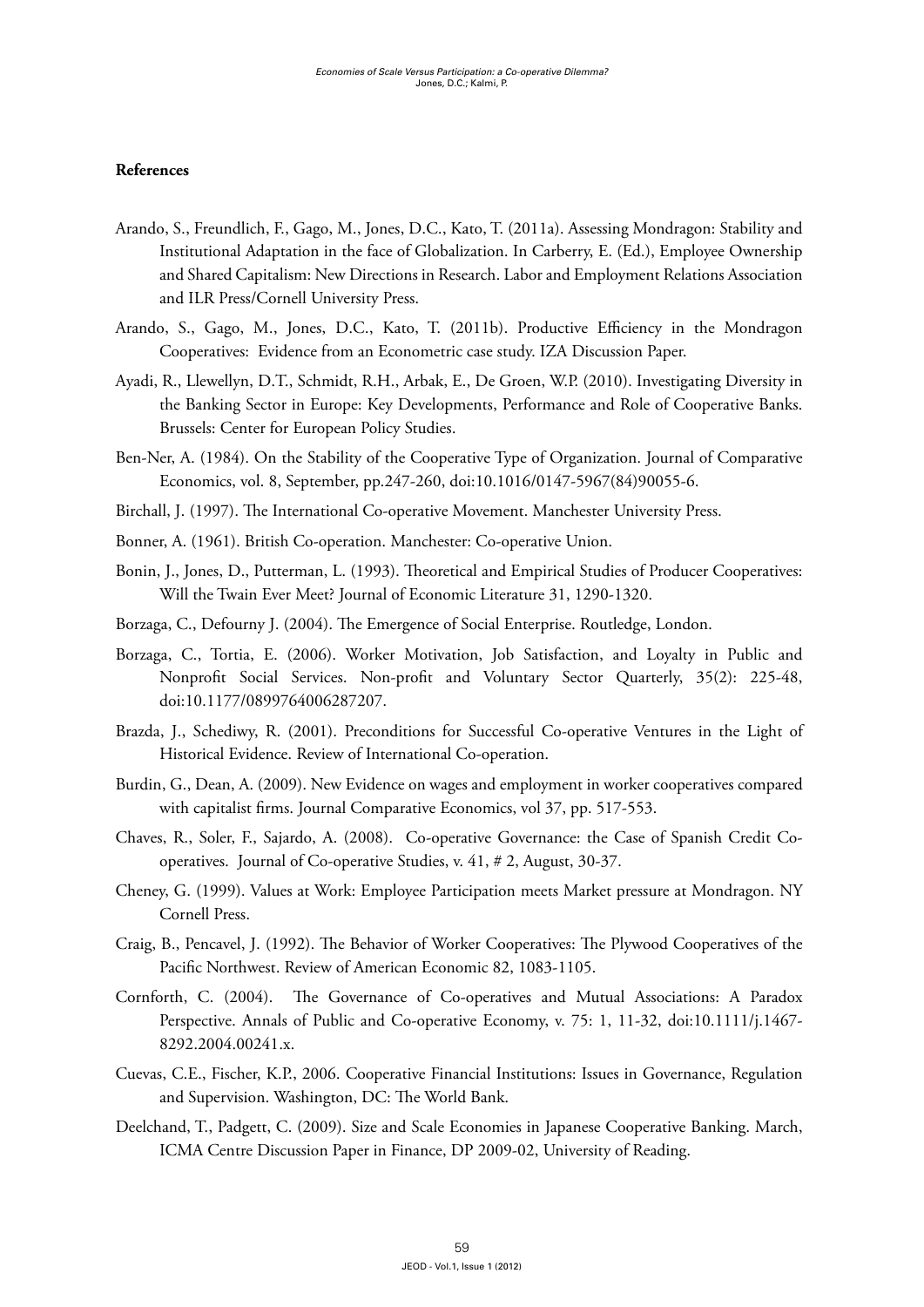- DiMaggio, P.J., Powell, W.W. (1983). The Iron Cage Revisited: Institutional Isomorphism and Collective Rationality in Organizational Fields. Review of American Sociological 48(2): 147-60, doi:10.2307/2095101.
- Dow, G.K. (2003). Governing the firm: Workers control in theory and practice. Cambridge.
- Emmons, W.R., Schmid, F.A. (1999). Credit Unions and the Common Bond. Review of Federal Reserve Bank of St. Louis, September / October 1999, 41 – 64.
- Errasti, A.M., Heras I., Bakaikoa, B., Elgoibar, P. (2003). The Internationalization of co-operatives: the case of the Mondragon Co-operative Corporation. Annals of Public and Cooperative Economics, 75: 4, pp. 553-84, doi:10.1111/j.1467-8292.2003.00235.x.
- Estrin, S., Jones, D.C. (1992). The Viability of Employee-Owned Firms: Evidence from France. Review of Industrial and Labor Relations, Vol. 45, No. 2, January, pp. 323-338, doi:10.2307/2524838.
- Estrin, S., Jones, D.C. (1995). Workers' Participation, Employee Ownership, and Productivity: Results from French Producer Cooperatives. Advances in the Economic Analysis of Participatory and Labor-Managed Firms, 5: 3-24.
- Estrin, S., Jones, D.C., Svejnar, J. (1987). The Productivity Effects of Worker Participation: Producer Cooperatives in Western Economies. Journal of Comparative Economics, 11(1): 40-61, doi:10.1016/0147-5967(87)90040-0.
- Ferri, G., Kalmi, P., Kerola, E. (2012). Organizational Structure and Performance in European Banks: A Reassessment. Working Paper, University of Vaasa.
- Ferri, G., Pesce, G. (2011). Regulation and the Viability of the Cooperative Banks. Working Paper, University of Bari.
- FFFS (2011). Pankit Suomessa 2010. Helsinki: Federation of Finnish Financial Services.
- Fonteyne, W. (2007). Cooperative Banks in Europe: Policy Issues'. IMF Working Paper 159 / 07.
- Fulton, M., Hueth, B. (2009). Cooperative Conversions, Failures and restructurings: caser Studies for US and Canadian Agriculture mimeo. Center for study of co-ops, Saskatchewan.
- Glass, J.C., McKillop, D.G., Quinn, B., Wilson, J.O.S. (2010). Cooperative Bank Efficiency in Japan: A Parametric Distance Function Analysis. Working Paper, University of St. Andrews, School of Management.
- Goddard, J., McKillop, D., Wilson J.O.S. (2011). The Corporate Demography of the US Credit Union Industry. Working Paper, University of St. Andrews, School of Management.
- Gorton, G., Schmid, F.A. (1999). Corporate Governance, Ownership Dispersion and Efficiency: Empirical Evidence from the Austrian Cooperative Banking. Journal of Corporate Finance, 5: 199-40, doi:10.1016/S0929-1199(98)00019-4.
- Groeneveld, J.M. (2011). The Co-operative Rabobank: Past, Present and Perspectives. Forum. Financier/ Revue Bancaire et Financière, 2011/3, pp. 127-135.
- Guinnane, T.W., (2001). Cooperatives as Information Machines: German Rural Credit Cooperatives, 1883-1914. Journal of Economic History 61(2): 366-389, doi:10.1017/S0022050701028042.
- Hansmann, H. (1996). The Ownership of Enterprise. MA: The Belknap Press of Harvard University Press, Cambridge.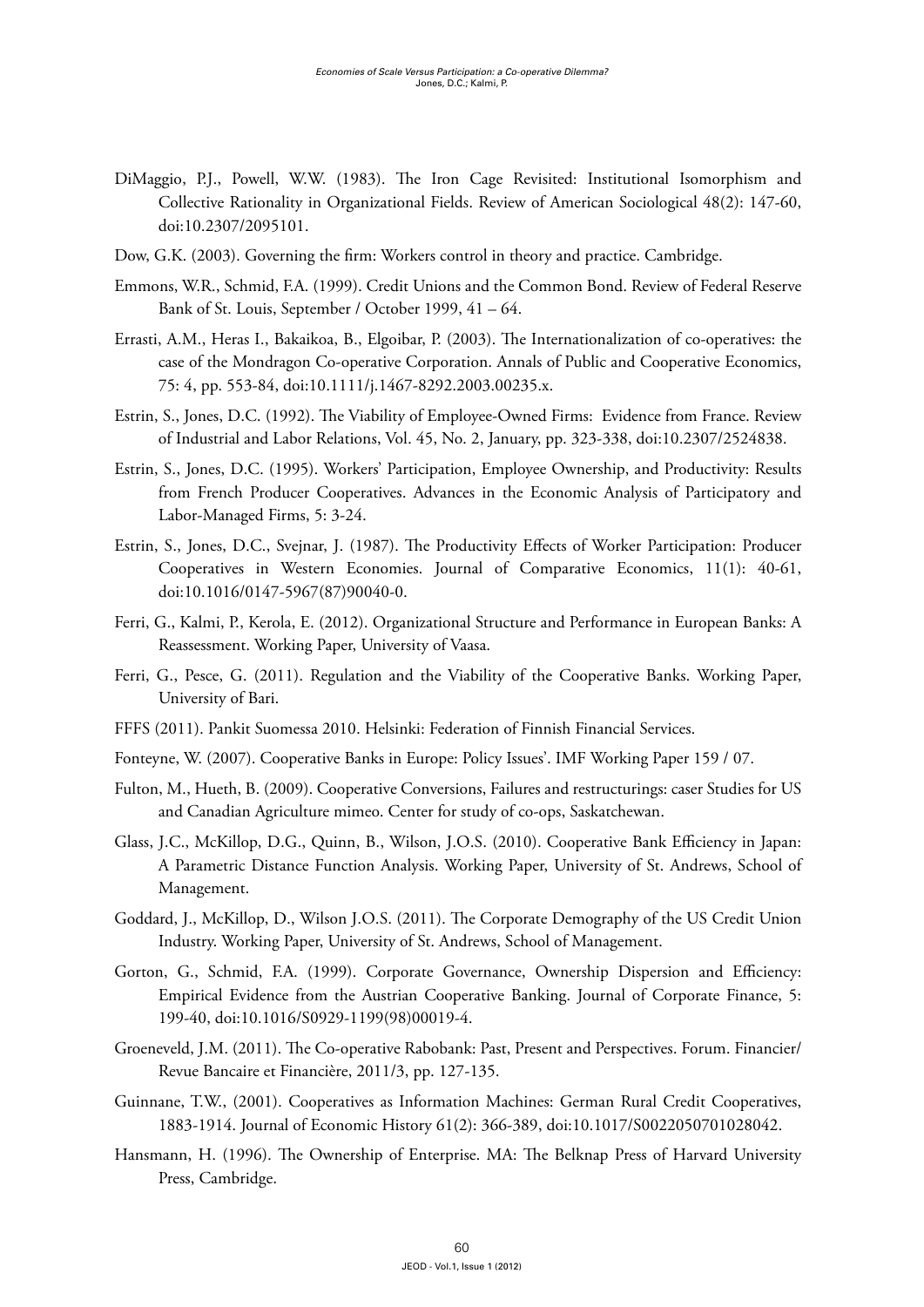- Hoel, R.F. (2011). Power and Governance: Who Really Owns Credit Unions? Madison, WI: Filene Research Institute.
- ICA (2012): Co-operative Facts & Figures, http://www.2012.coop/en/ica/co-operative-facts-figures. Accessed April 19, 2012.
- Jones, D.C. (1980). Producer Cooperatives in Industrialized Western Economies. British Journal of Industrial Relations, Vol. 18, July, pp. 141-154, doi:10.1111/j.1467-8543.1980.tb00840.x.
- Jones, D.C. (1993). The Effects of Worker Participation on Productivity in Command Economies: Evidence for the Case of Polish Producer Cooperatives. Managerial and Decision Economics, Vol. 14, # 5, September-October, pp. 475-485.
- Jones, D.C. (2007). The Productive Efficiency of Italian Producer Cooperatives: Evidence from Conventional and Cooperative Firms. Advances in the Economic Analysis of Participatory and Labour Managed Firms, vol 10 , pp.3-28, doi:10.1016/S0885-3339(06)10001-0.
- Jones, D.C., Backus, D. (1977). British Producer Cooperatives in the Footwear Industry: An Empirical Evaluation of the Theory of Financing. Economic Journal, Vol. 87, 1977, pp. 488-510, doi:10.2307/2231555.
- Jones, D.C., Jussila, I., Kalmi, P. (2009). What Determines Membership in Co-operatives?: A New Framework and Evidence from Banks. Hamilton College, Dept. of economics, Working Paper, 09-09.
- Jones, D.C., Kalmi, P. (2011). Membership and Performance: Evidence from Finnish Co-operative banks. Mimeo, Aalto University.
- Joshi, S., Smith, S.C. (2008). Endogenous formation of co-ops and cooperative leagues. Journal of Economic Behavior & Organization, Elsevier, vol. 68(1), pages 217-233, October, doi:10.1016/j. jebo.2008.04.001.
- Kalmi, P. (2007). The Disappearance of Co-operatives from Economics Textbooks. Cambridge Journal of Economics 31(4): 625-47.
- Kalmi, P. (2012). Finnish Co-operative Banks and the Crisis of the Early 2000s. In Boonstra, W., Mooij, J. (Eds), Co-operative Banking in Times of Crisis, Rabobank, forthcoming.
- Kasmir, S. (1996). The Myth of Mondragon. Albany: SUNT Press.
- Kebede, E., Schreiner, D. F. (1996). Economies of scale in dairy marketing cooperatives in Kenya. Agribusiness, 12 (4): 395-402, doi:10.1002/(SICI)1520-6297(199607/08)12:4<395::AID-AGR9>3.0.CO;2-U.
- Klinedinst, M. (2012). Bank Decapitalization: The Impact of Excessive Compensation. Working paper, University of Southern Mississippi.
- Kolari, J., Zardkoohi, A. (1990). Economies of Scale and Scope in Thrift Institutions: The Case of Finnish Cooperative and Savings Banks. Scandinavian Journal of Economics 92(3); 437-451, doi:10.2307/3440010.
- Lambert, L. (1970). Report on Concentration in Co-ops. Annals of Public and Co-operative Economy, # 1, pp. 5-29.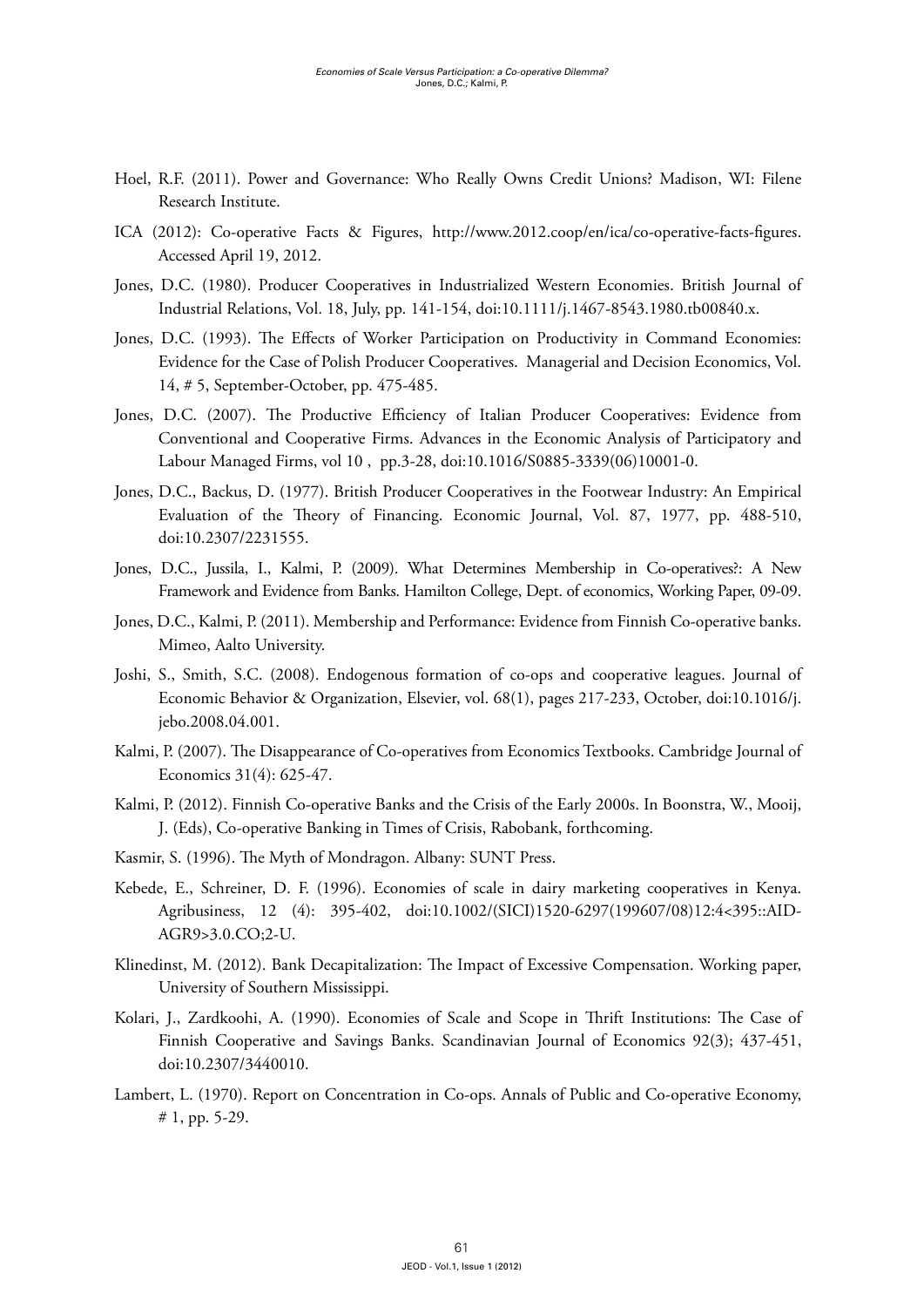- Lang, G., Welzel, P. (1996). Efficiency and Technical Process in Banking: Empirical Results for a Panel of German Cooperative Banks. Journal of Banking & Finance, 20: 1003-20, doi:10.1016/0378- 4266(95)00040-2.
- Lang, G., Welzel, P. (1999). Mergers Among German Cooperative Banks: A Panel-Based Stochastic Frontier Analysis. Small Business Economics, 13: 273-86.
- Laycok, D. (1989). Representative Economic Democracy and the Problem of Policy Influence: The case of Canadian Co-operatives. Canadian Journl of Political Science, vol. 22, # 4, December 765-792.
- Leggett, K.J., Strand, R. W. (2002). Membership Growth, Multiple Membership Groups and Agency Control at Credit Unions. Review of Financial Economics 11(1): 37-46, doi:10.1016/S1058- 3300(01)00032-5.
- Mehdian, S.M., Rezvanian, R. (1998). Production Economies of Small Depository Institutions in the Post-Firrea Era: Evidence from Cooperative Banks. Applied Economics 30(3): 427-31, doi:10.1080/000368498325949.
- Moye, A.M. (1993). Mondragon: Adapting Co-operative Structures to Meet the Demands of a Changing Environment. Economic and Industrial Democracy, v. 14, 251-276, doi:10.1177/0143831X93142006.
- Moyano-Estrada, E., Entrena, F., Serrano del Rosal, R. (2001). Federations of Co-operatives and Organized Interests in Agriculture. An analysis of Spanish Experience. Sociologica Ruralis, v. 41, # 2, April, 237-53, doi:10.1111/1467-9523.00180.
- Nilsson, J., Kihlen, A., Norell, L. (2009). Are Traditional Co-operatives an Endangerd species? About Shrinking Satisfaction, Involvement and trust. Review of International Food and Agribusiness Management, v 12, issue 4, 101-122.
- Nilsson, J., Svendsen, G.L.H., Svendsen, G.T. (2012). Are Large and Complex Agricultural Cooperatives Losing their Social Capital? Agribusiness, issue 2, Spring, pp. 187-204, doi:10.1002/agr.21285.
- OP-Pohjola (2011). Annual Report 2010. Helsinki: OP-Pohjola Group.
- Pateman, C. (1970). Participation and democratic Theory. Cambridge: Cambridge University Press.
- Perotin, V. (1997). What Makes Coops Work? Institutional Viability, Firm Creation, Survival and Closure Among Workers' Cooperatives in France. Unpublished Ph.D. Dissertation, Cornell University.
- Peterson, M.A., Rajan, R.R. (2002). Does Distance Still Matter? The Information Revolution in Small Business Lending. Journal of Finance, 57(6): 2533-2570.
- Restakis, J. (2010). Humanizing the Economy: Cooperatives in the Age of Capital. Gabriola Island, BC: New Society Publishers.
- Rezvanian, R., Mehdian, S., Elyasiani, E. (1996). Economies of Scale and Scope in small depository institutions: Evidence from U.S. cooperative banks. The Quarterly Review of Economics and Finance, 36(1): 39-54, doi:10.1016/S1062-9769(96)90028-9.
- Schroeder, T. (1992). Economies of Scale and scope for Agricutural Supply and Marketing Co-operatives. Review of Agricultural Economics, vol 14., # 1, Jan, 93-102, doi:10.2307/1349610.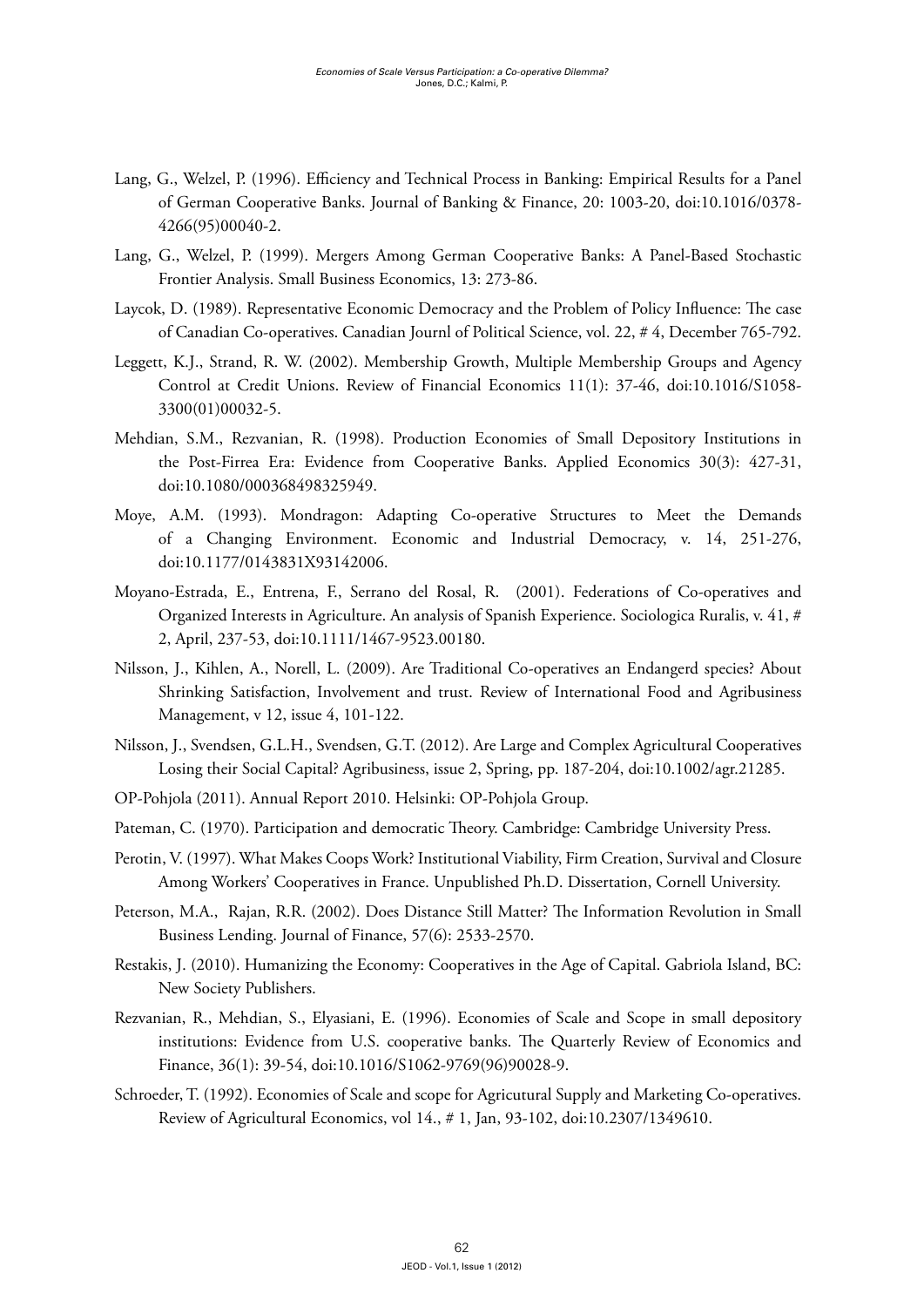- Smith, S.C, (2001). Blooming Together or Wilting Alone? Network Externalities and Mondragon and La Lega Cooperative Networks. Discussion paper 27 / 2001, Helsinki. WIDER, United Nations University.
- Stiglitz, J. (2003). Towards a New Paradigm of Development. In Making Globalization Good: The Moral Challenges of Global Capitalism, Dunning, J.H. (Eds), Oxford: Oxford University Press, pp. 76- 107, doi:10.1093/0199257019.003.0005.
- Vanek, J. (1970). The General Theory of Labor Managed Market Economies. Ithaca: Cornell U.P.
- Ward, B. (1958). The firm in Illyria: Market syndicalism. Review of American Economic, 48 (September) 566-589.
- Wheelock, D.C., Wilson, P.W. (2011). Are Credit Unions too Small. Review of Economics and Statistics, forthcoming.
- Wilcox, J.A. (2005). Economies of Scale and Continuing Consolidation of Credit Unions. Federal Reserve Bank of San Francisco Economic Letter.
- Wilcox, J.A., Dopico, L.G. (2011). Credit Union Mergers: Efficiencies and Benefits. Federal Reserve Bank of San Francisco Economic Letter 28-2011.
- Workshop Report (2007). Corporate Governance and Co-operatives. Global Corporate Governance Forum, London, February, Mimeo.
- Yamagishi, M., Hammond Ketilson, L., Jonsson, P.O., MacDonald, I., Ferini, L. (1996). Making Membership Meaningful/Joint Project on participatory Democracy, ICA.